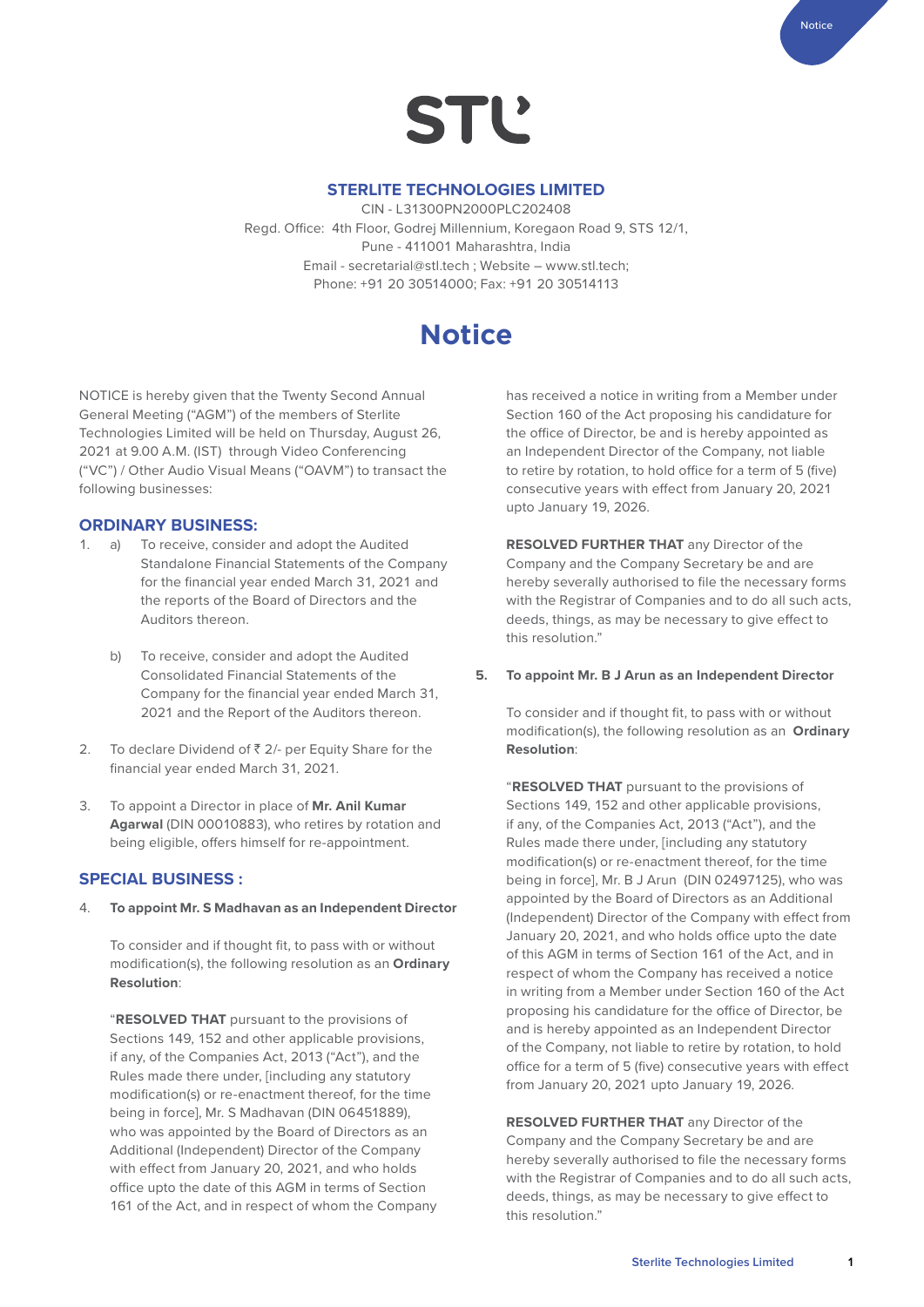#### **6. To appoint Mr. Ankit Agarwal as a Whole-Time Director**

To consider and if thought fit, to pass with or without modification(s), the following resolution as a **Special Resolution**:

"**RESOLVED THAT** pursuant to the provisions of Sections 196, 197 and other applicable provisions of the Companies Act, 2013, rules, circulars, orders and notifications issued thereunder (including any statutory modification(s) or re-enactment thereof for the time being in force), read with Schedule V of the Companies Act, 2013, Mr. Ankit Agarwal (DIN 03344202), who was appointed by the Board of Directors as an Additional (Whole-time) Director of the Company with effect from January 20, 2021, and who holds office upto the date of this AGM in terms of Section 161 of the Act, and in respect of whom the Company has received a notice in writing from a Member under Section 160 of the Act proposing his candidature for the office of Director, be and is hereby appointed as as a Whole-time Director of the Company, liable to retire by rotation, for a period of 5 (five) consecutive years with effect from January 20, 2021 upto January 19, 2026, on the terms and conditions including remuneration, as contained in the draft of the Agreement to be entered into between the Company and Mr. Ankit Agarwal, material terms of which are set out in the explanatory statement attached hereto, with liberty to the Board of Directors (hereinafter referred to as "the Board", which term shall include the Nomination and Remuneration Committee of the Board constituted for the purpose) to alter and vary from time to time, the terms and conditions of the said re-appointment and/or remuneration as it may deem fit and as may be acceptable to Mr. Ankit Agarwal, subject to the same not exceeding the applicable limits as specified in Section 197 read with Schedule V of the Act or any statutory modification(s) or re-enactment thereto.

**RESOLVED FURTHER THAT** the Board be and is hereby authorised to do all acts and take all such steps as may be necessary, proper or expedient to give effect to this resolution."

#### **7. To approve remuneration of Cost Auditor**

To consider and, if thought fit, to pass the following resolution, as an **Ordinary Resolution**:

"**RESOLVED THAT** pursuant to provisions of Section 148 and other applicable provisions, if any, of the Companies Act, 2013 read with Rule 14 of Companies (Audit and Auditors) Rules, 2014 [including any

statutory modification(s) or re-enactment thereof, for the time being in force], approval of the Company be and is hereby accorded to payment of remuneration of ₹ 90,000/- plus applicable taxes, and reimbursement of actual travel and out-of-pocket expenses, if any, to Mr. Kiran Naik, Cost Accountant (Registration Number 10927) for conducting the audit of the cost records of the Company for the Financial Year 2021-22.

 **RESOLVED FURTHER THAT** the Board of Directors of the Company and/or the Audit Committee be and is hereby authorized to do all acts and take all such steps as may be necessary, proper or expedient to give effect to this resolution."

#### **8. To approve Divestment / dilution / disposal of investment in subsidiaries**

To consider and, if thought fit, to pass the following resolution, as a **Special Resolution**:

"**RESOLVED THAT** in terms of Section 180(1)(a) of the Companies Act, 2013 ("Act") read with Regulation 24 and other applicable regulations, if any, of Securities and Exchange Board of India (Listing Obligations and Disclosure Requirements) Regulations, 2015 (the "Listing Regulations") and to the extent applicable, of the Act, the Memorandum and Articles of Association of the Company and subject to such other requisite approvals of all concerned statutory and regulatory authorities and departments, person(s), if and to the extent necessary (including approval of the lenders), and such other approvals, permissions and sanctions as may be required, consent of the Company be and is hereby accorded to the Board of Directors of the Company (hereinafter referred to as "Board", which term shall include a Committee thereof) for divestment / dilution / disposal / change in control of any of its investment(s) in subsidiaries' or selling / leasing or otherwise dealing in asset(s) of its material subsidiaries, partly or fully, on such terms and conditions and in such manner as the Board may in its absolute discretion, decide or as it may deem fit in the best interest of the Company:

**RESOLVED FURTHER THAT** any Whole-time Director or Chief Financial Officer or Company Secretary of the Company be and are hereby severally authorized do all such acts, deeds and matters in connection with and incidental hereto as may be necessary to give effect to the this resolution."

**9. Raising of the funds through Qualified Institutional Placement (QIP) / External Commercial Borrowings**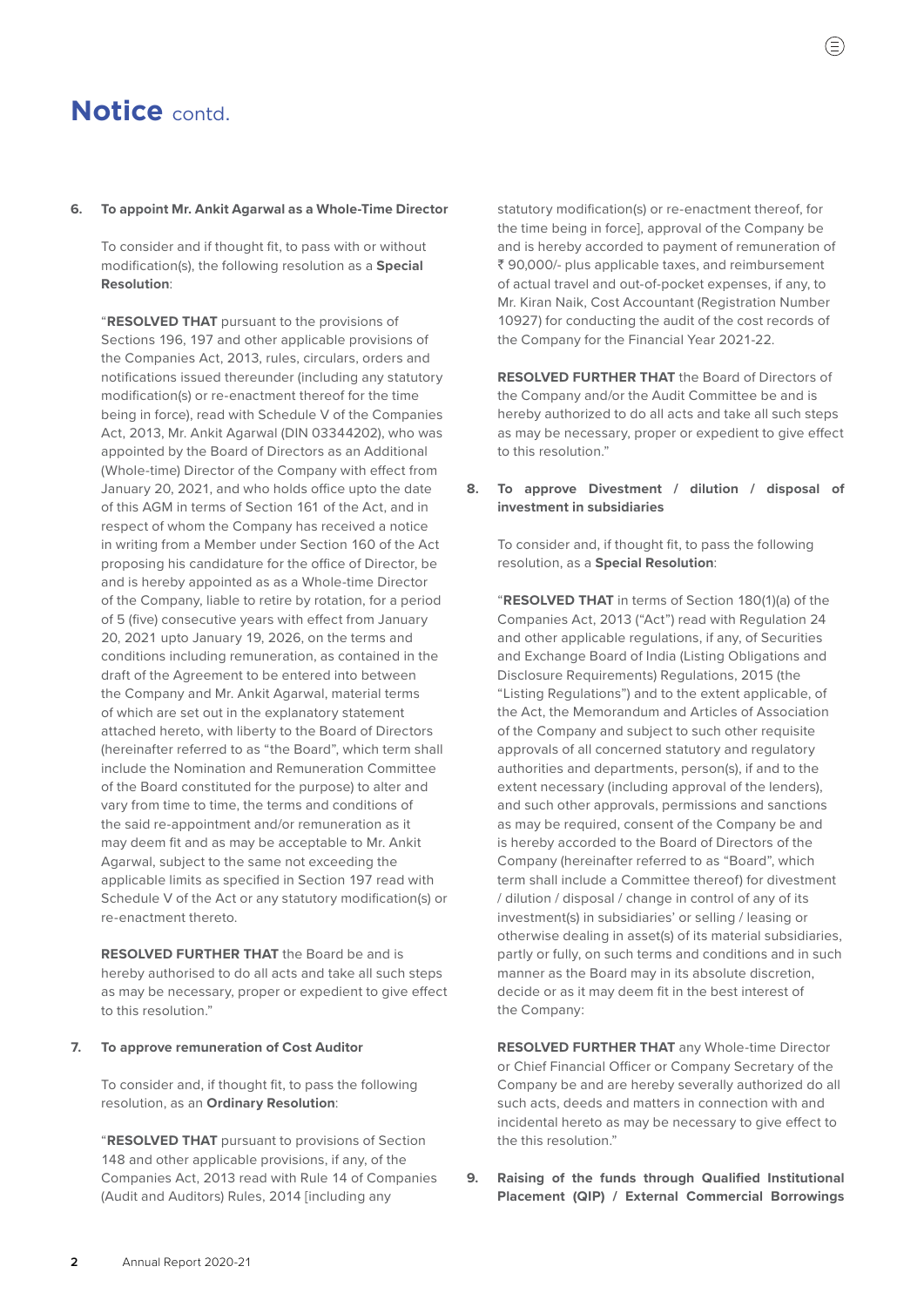**(ECBs) with rights of conversion into Shares / Foreign Currency Convertible Bonds (FCCBs) / American Depository Receipts (ADRs) / Global Depository Receipts (GDRs) /Optionally or Compulsorily Convertible Redeemable Preference Shares (OCPs/CCPs) etc. pursuant to Section 62 of Companies Act, 2013**

To consider and, if thought fit, to pass the following resolution, as a **Special Resolution:**

"**RESOLVED THAT** pursuant to the provisions of Sections 23, 42, 62(1)(a), 62(1)(c), 71, 179 and other applicable provisions, if any, of the Companies Act, 2013 ("**Companies Act**"), the Companies (Prospectus and Allotment of Securities) Rules, 2014, the Companies (Share Capital and Debentures) Rules, 2014 and other applicable rules made thereunder (including any amendment(s), statutory modification(s) or re-enactment thereof), the provisions of the Memorandum of Association and the Articles of Association of the Company and in accordance with the Securities and Exchange Board of India (Issue of Capital and Disclosure Requirements) Regulations, 2018, as amended ("**SEBI Regulations**"), the Securities and Exchange Board of India (Listing Obligations and Disclosure Requirements) Regulations, 2015, as amended ("**SEBI Listing Regulations**"), the listing agreements entered into by the Company with BSE Limited and National Stock Exchange of India Limited ("**Stock Exchanges**") on which the equity shares having face value of  $\bar{z}$  2/- each of the Company ("**Equity Shares**") are listed, the provisions of the Foreign Exchange Management Act, 1999 and rules and regulations framed thereunder, as amended (the "**FEMA**"), including the Foreign Exchange Management (Non-debt Instruments) Rules, 2019, as amended, Foreign Exchange Management (Debt Instruments) Rules, 2019, as amended, the Issue of Foreign Currency Convertible Bonds and Ordinary Shares (Through Depository Receipt Mechanism) Scheme, 1993, as amended, the Depository Receipts Scheme, 2014, as amended, the extant Consolidated FDI Policy issued by the Department for Promotion of Industry and Internal Trade, Ministry of Commerce and Industry, Government of India, the Securities and Exchange Board of India (Issue and Listing of Debt Securities) Regulations, 2008, as amended, (the "**Debt Listing Regulations**"), the Reserve Bank of India Master Directions on Foreign Investment in India, 2018 and subject to other applicable rules, regulations and guidelines issued by the Ministry of Corporate Affairs ("**MCA**"), the relevant Registrar of Companies, Securities and Exchange Board of India ("**SEBI**"), Reserve Bank of India ("RBI"),

Government of India ("**GoI**"), Stock Exchanges and / or any competent statutory, regulatory, governmental or any other authorities (herein referred to as "**Applicable Regulatory Authorities**"), from time to time and to the extent applicable, and subject to such approvals, permissions, consents and sanctions as may be necessary or required from the Applicable Regulatory Authorities in this regard and further subject to such terms and conditions or modifications as may be prescribed or imposed by any or all of them while granting any such approvals, permissions, consents and / or sanctions, which may be agreed to by the Board of Directors of the Company (hereinafter referred to as the "**Board**", which term shall include any committee thereof which the Board may duly have constituted or may hereinafter constitute to exercise its powers including the powers conferred by this Resolution), consent, authority and approval of the Members of the Company, be and is hereby accorded to the Board and the Board be and is hereby authorised to create, offer, issue and allot (including with provisions for reservations on firm and/ or competitive basis, or such part of issue and for such categories of persons, including employees, as may be permitted) such number of equity shares and equity linked instruments, including convertible preference shares, non-convertible debt instruments along with warrants, fully convertible debentures, partly convertible debentures, and/or any other securities convertible into equity shares (including warrants or otherwise), Global Depository Receipts ("**GDRs**"), American Depository Receipts ("**ADRs**"), Foreign Currency Convertible Bonds ("**FCCBs**"), (all of which are hereinafter collectively referred to as "**Securities**") or any combination of Securities, in one or more tranches, whether Rupee denominated or denominated in one or more foreign currencies in the course of international and / or domestic offerings, in one or more foreign markets and/or domestic markets, through public and/ or private offerings and/or rights offering and/ or by way of Qualified Institutions Placement("**QIP**"), or any combination thereof, through issue of prospectus and/or preliminary placement document, placement document and/or other permissible/ requisite offer documents to any eligible person, including Qualified Institutional Buyers ("**QIBs**") as defined under the SEBI ICDR Regulations in accordance with Chapter VI of the SEBI Regulations, or otherwise, including foreign/ resident investors (whether institutions, incorporated bodies, mutual funds, individuals or otherwise), venture capital funds (foreign or Indian), alternate investment funds, foreign institutional investors, foreign portfolio investors, qualified foreign investors, Indian and/or multilateral financial institutions, mutual funds, non-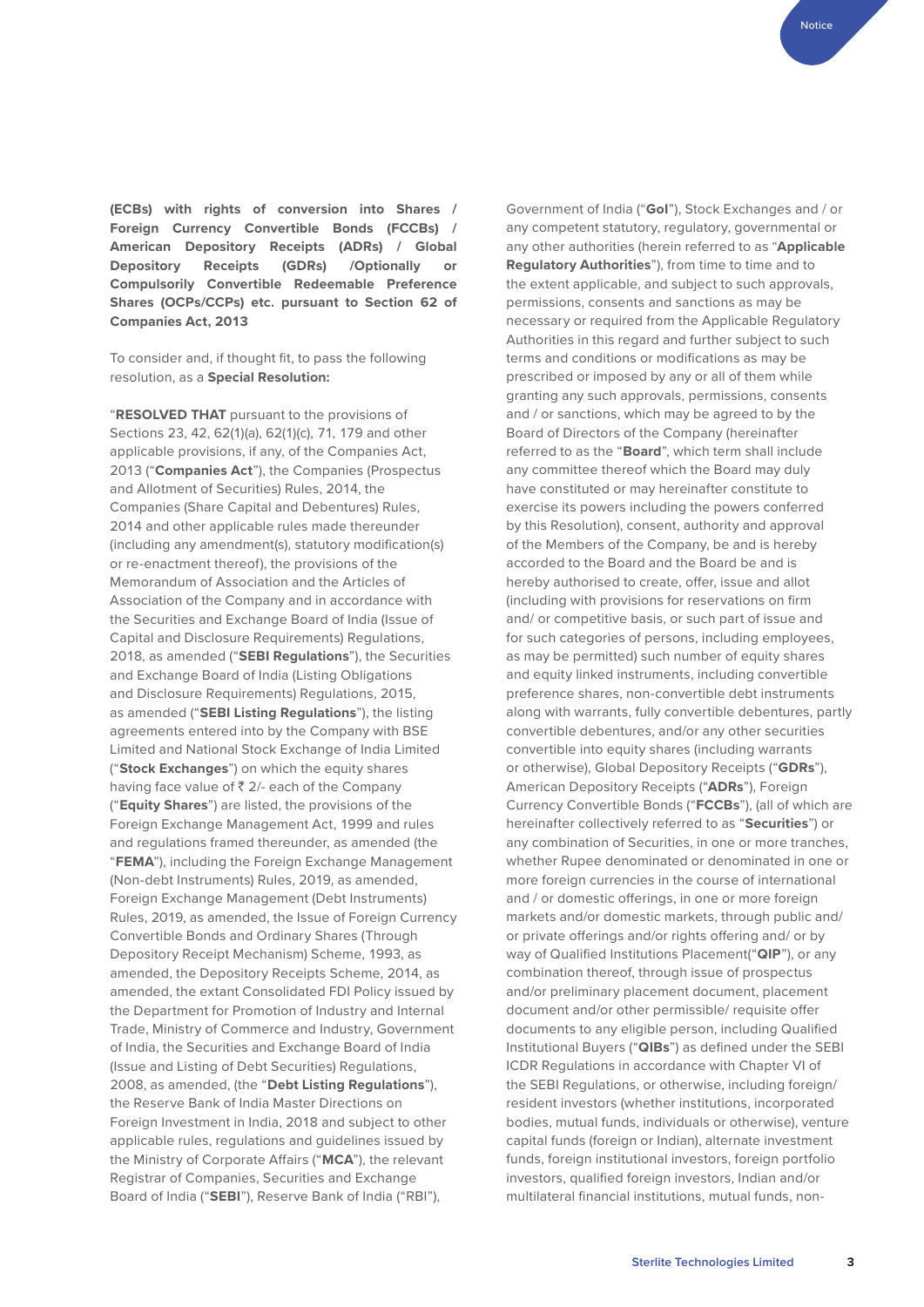resident Indians, stabilizing agents, pension funds and/or any other categories of investors, whether they be holders of Securities of the Company or not (collectively called the "**Investors**"), as may be decided by the Board in its discretion and permitted under applicable laws and regulations, for an aggregate consideration of up to  $\bar{\tau}$  1,000 crores (Rupees One Thousand Crores only) (inclusive of such premium as may be fixed on such Securities) at such time or times, at such price or prices, at a discount or premium to market price or prices, as permitted under applicable laws and in such manner and on such terms and conditions including security, rate of interest etc. and any other matters incidental thereto as may be deemed appropriate by the Board at its absolute discretion including the discretion to determine the categories of Investors to whom the offer, issue and allotment of Securities shall be made to the exclusion of other categories of Investors at the time of such creation, offer, issue and allotment considering the prevailing market conditions and other relevant factors and wherever necessary in consultation with book running lead manager(s) and/or underwriter(s) and/or other advisor(s) appointed and/or to be appointed by the Board, in foreign currency and/ or equivalent Indian Rupees as may be determined by the Board, or in any convertible foreign currency, as the Board in its absolute discretion may deem fit and appropriate (the "**Issue**").

 **RESOLVED FURTHER THAT** if any issue of Securities is made by way of a QIP in terms of Chapter VI of the SEBI Regulations:

- (a) the allotment of the Securities, or any combination of Securities as may be decided by the Board, shall be completed within 365 days from the date of passing of the special resolution by the Members or such other time as may be allowed under the SEBI Regulations from time to time;
- (b) the Securities shall not be eligible to be sold by the allottee for a period of 1 year from the date of allotment, except on a recognized stock exchange, or except as may be permitted under the SEBI ICDR Regulations;
- (c) the relevant date for the purpose of pricing of the Securities shall be the date of the meeting in which the Board decides to open the QIP and at such price being not less than the price determined in accordance with the pricing formula provided under Chapter VI of the SEBI Regulations;
- (d) the minimum number of allottees shall not be less than two, where the issue size is less than or equal to  $\bar{z}$  250 crores and five, where the issue size is greater than  $\bar{\tau}$  250 crores;
- (e) in the event that convertible securities and/or warrants which are convertible into Equity Shares of the Company are issued along with nonconvertible debentures to QIBs under Chapter VI of the SEBI ICDR Regulations, the relevant date for the purpose of pricing of such securities, shall be the date of the meeting in which the Board (or relevant committee thereof) decides to open the issue of such convertible securities and/or warrants simultaneously with non-convertible debentures or any other date in accordance with applicable law and such Securities shall be issued at such price being not less than the price determined in accordance with the pricing formula provided under Chapter VI of the SEBI ICDR Regulations; and
- (f) the Board may, in accordance with applicable law, also offer a discount of not more than 5% or such percentage as permitted under applicable law on the price calculated in accordance with the pricing formula provided under the SEBI Regulations.

 **RESOLVED FURTHER THAT** if any issue of Securities is made by way of a rights issue to the existing shareholders of the Company as on a record date to be determined, including reservation of Equity Shares in favour of holders of outstanding convertible debt instruments, if any, as on a record date to be determined, in terms of Chapter III of the SEBI Regulations ("**Rights Issue**"), the same shall be on such other terms and conditions as may be mentioned in the draft letter of offer and letter of offer to be issued by the Company in respect of the Rights Issue, including:

- (a) rights to the existing shareholders to whom the offer is made to renounce, the Equity Shares being offered, in favour of any other person(s);
- (b) the persons to whom the Equity Shares are being issued shall be entitled to apply for additional Equity Shares in the Rights Issue;
- (c) the manner in which allotment of the additional Equity Shares, if any, shall be made in the proportion to be decided by the Board at its discretion;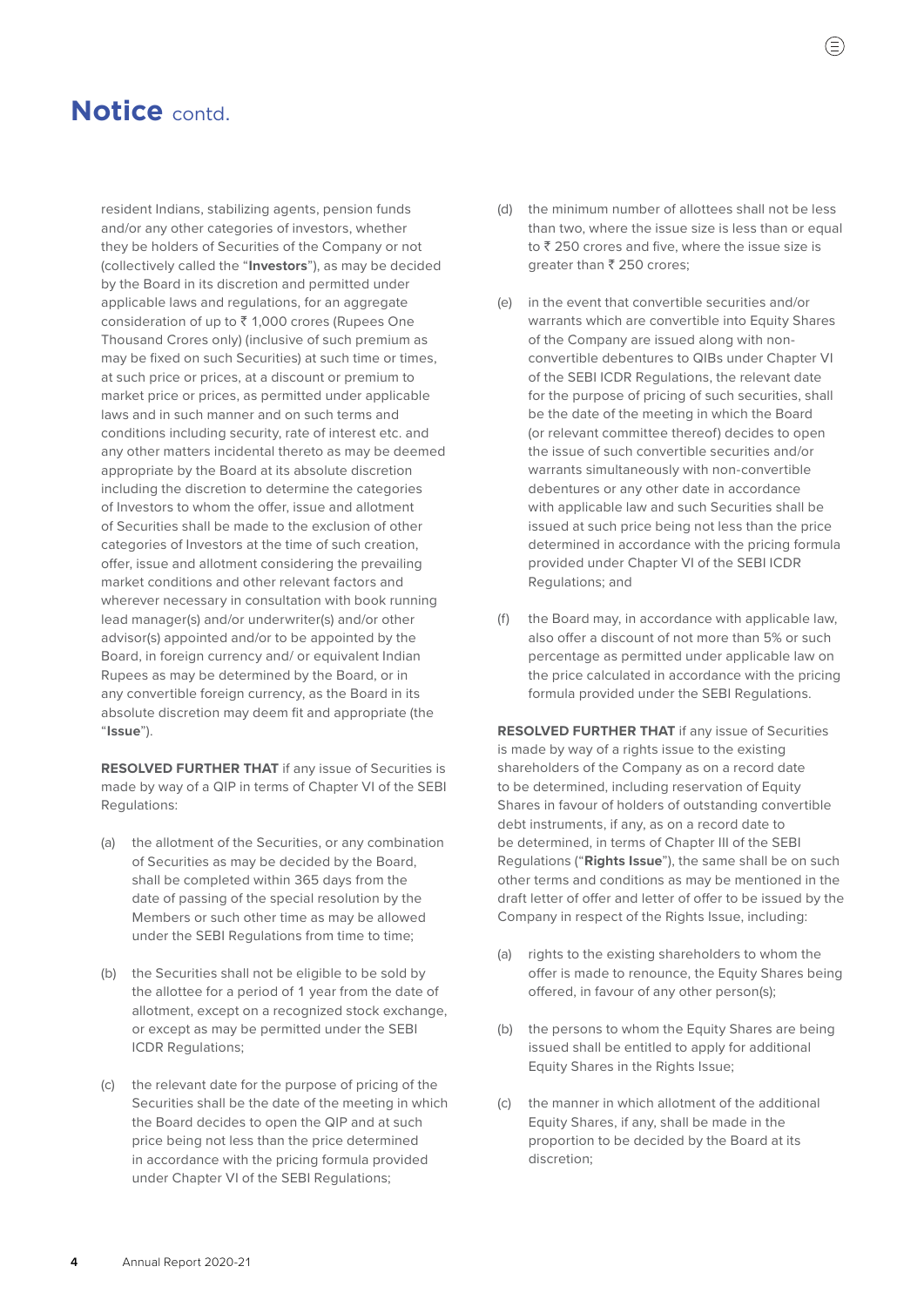Notice

- (d) the Securities to be so created, offered, issued, and allotted shall rank pari passu in all respects with the existing Securities of the Company except for payment of dividend which will be pro-rata from the date of allotment and shall be subject to the provisions of the Memorandum of Association and the Articles of Association of the Company;
- (e) the Board may dispose of the unsubscribed portion in such manner as it may think most beneficial to the Company;
- (f) all monies received out of Rights Issue shall be transferred to a separate bank account maintained by the Company for the purpose of the Rights Issue;
- (g) the Company shall utilize the monies received pursuant to the Rights Issue upon a confirmation from the lead manager(s) to the bankers by way of copies of listing and trading approvals that all formalities in connection with the issue have been completed, in accordance with the provisions of the SEBI Regulations and other applicable laws;
- (h) details of all monies utilised out of the Rights Issue referred to in (g) hereinabove shall be disclosed under an appropriate separate head in the balance sheet of the Company indicating the purpose for which such monies had been utilized, or in any other manner as may be required under the applicable laws; and
- (i) details of all unutilised monies out of the Rights Issue, if any, shall be disclosed under an appropriate separate head in the balance sheet of the Company indicating the form in which such unutilised monies have been invested, or in any other manner as may be required under the applicable laws.

 **RESOLVED FURTHER THAT** the issue to the holders of the Securities, which are convertible into or exchangeable with Equity Shares at a later date shall be, inter alia, subject to the following terms and conditions:

(a) in the event the Company is making a bonus issue by way of capitalization of its profits or reserves prior to the allotment of the Equity Shares, the number of Equity Shares to be allotted shall stand augmented in the same proportion in which the equity share capital increases as a consequence

of such bonus issue and the premium, if any, shall stand reduced pro tanto;

- (b) in the event the Company is making a rights offer by issue of Equity Shares prior to the allotment of the Equity Shares, the entitlement to the Equity Shares will stand increased in the same proportion as that of the rights offer and such additional Equity Shares shall be offered to the holders of the Securities at the same price at which the same are offered to the existing shareholders;
- (c) in the event of merger, amalgamation, takeover or any other re-organization or restructuring or any such corporate action, if and as required, the number of Equity Shares, the price and the time period as aforesaid shall be suitably adjusted; and
- (d) in the event of consolidation and/or division of outstanding Equity Shares into smaller number of Equity Shares (including by way of stock split) or re-classification of the Securities into other securities and/or involvement in such other event or circumstances which in the opinion of concerned stock exchange requires such adjustments, necessary adjustments will be made.

 **RESOLVED FURTHER THAT** in pursuance of the aforesaid resolution the Equity Shares that may be issued by the Company (including issuance of the Equity Shares pursuant to conversion of any Securities, as the case may be in accordance with the terms of the offering) shall rank pari passu with the existing Securities of the Company in all respects.

 **RESOLVED FURTHER THAT** in the event the Securities are proposed to be issued as ADRs or GDRs, the relevant date for the purpose of pricing the Securities shall be the date of the meeting in which the Board decides to open the issue of such Securities in accordance with the Depository Receipts Scheme, 2014 (including any amendment or replacement/ substitution thereof) and other applicable pricing provisions issued by the Ministry of Finance.

 **RESOLVED FURTHER THAT** in the event the Securities are proposed to be issued as FCCBs, the relevant date for the purpose of pricing the Securities shall be the date of the meeting in which the Board decides to open the issue of such Securities in accordance with the Issue of Foreign Currency Convertible Bonds and Ordinary Shares (through the Depository Receipt Mechanism) Scheme, 1993 (including any amendment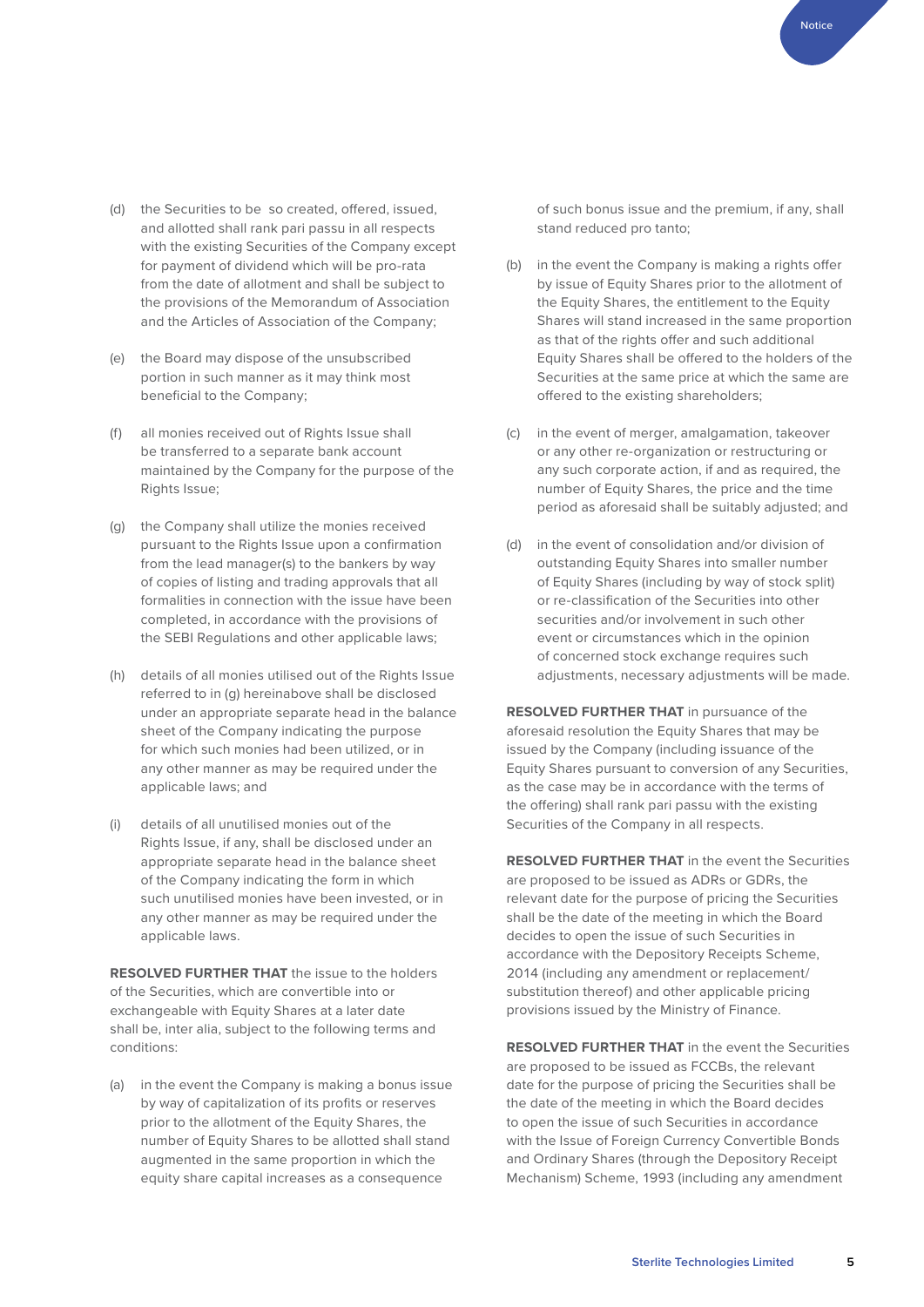or replacement/substitution thereof) and other applicable pricing provisions issued by the Ministry of Finance.

 **RESOLVED FURTHER THAT** in pursuance of the aforesaid resolutions:

- (a) the Securities to be so created, offered, issued and allotted shall be subject to the provisions of the Memorandum of Association and Articles of Association of the Company; and
- (b) the Securities to be created, offered, issued and allotted in terms of this Resolution (including issuance of the Equity Shares pursuant to conversion of any Securities as the case may be in accordance with the terms of the offering), shall rank pari passu in all respects with the existing Securities of the Company.

 **RESOLVED FURTHER THAT** for the purpose of giving effect to any creation, offer, issue or allotment of Equity Shares and/ or Securities or instruments representing the same, the Board be and is hereby authorised on behalf of the Company to seek listing of any or all of such Securities, on one or more Stock Exchanges in India or outside India and the listing of Equity Shares underlying the ADRs and/or GDRs on the Stock Exchanges in India.

 **RESOLVED FURTHER THAT** the Board of Directors or person(s) as may be authorized by the Board, be and is/are hereby severally authorized to do all such acts, deeds, matters and things as it may be considered necessary, desirable or expedient including to resolve and settle any questions and difficulties that may arise in connection with the proposed creation, offer, issue and allotment of the Securities.

 **RESOLVED FURTHER THAT** the Board be and is hereby authorized to delegate all or any of the powers herein conferred, to a committee of the Board or any such persons as it may deem fit in its absolute discretion, with the power to take such steps and to do all such acts, deeds, matters and things as they may deem fit and proper for the purposes of the issue(s) and settle any questions or difficulties that may arise in regard to the issue(s)."

#### By order of the Board of Directors of **Sterlite Technologies Limited**

Date: July 22, 2021 **Amit Deshpande** Place: Pune Company Secretary & Corporate General Counsel

#### **NOTES:**

- 1. In view of the continuing Covid-19 pandemic, social distancing norms to be followed and pursuant to General Circular numbers 14/2020, 17/2020, 20/2020 and 02/2021 dated April 8, 2020, April 13, 2020, May 5, 2020 and January 13, 2021, respectively, issued by the Ministry of Corporate Affairs and Circular Nos. SEBI/HO/CFD/CMD1/CIR/P/2020/79 dated May 12, 2020 and SEBI/HO/CFD/CMD2/CIR/P/2021/11 dated January 15, 2021, respectively issued by the Securities and Exchange Board of India (hereinafter collectively referred to as "Applicable Circulars"), the AGM of the Company is being conducted through VC/OAVM and does not require physical presence of members at a common venue.
- 2. In terms of the Circulars, since physical attendance of Members has been dispensed with the facility for appointment of proxies by the Members is not be available for this AGM. However, Corporate Members are entitled to appoint authorised representatives under section 113 of the Companies Act 2013, to attend and participate at the AGM through VC/OAVM and cast their votes either by way of remote e-voting and voting electronically at the meeting.
- 3. The Company has availed the services of KFin Technologies Private Limited, (KFintech) Registrar and Transfer Agent of the Company, as the authorized agency for conducting of the AGM through VC/OAVM and providing e-voting facility. Detailed instructions for e-voting and procedure for joining the AGM through VC / OAVM are annexed to this Notice.
- 4. Members attending the AGM through VC / OAVM shall be counted for the purpose of reckoning the quorum under Section 103 of the Act.
- 5. In compliance with the aforesaid circulars, the Notice of the AGM and Annual Report are being sent only through electronic mode to the Members whose e-mail addresses are registered with the Company or the Depository Participant(s). The Notice and Annual Report 2020-21 will also be available on the Company's website [www.stl.tech,](http://www.stl.tech) websites of the Stock Exchanges i.e. BSE Limited and National Stock Exchange of India Limited at [www.bseindia.com](http://www.bseindia.com) and [www.nseindia.com](http://www.nseindia.com) respectively, and on the website of KFintech at [https://](https://evoting.kfintech.com) [evoting.kfintech.com](https://evoting.kfintech.com).
- 6. Shareholders who have not registered their e-mail address or registered an incorrect email address and in consequence Notice of the AGM and Annual Report could not be serviced, may also temporarily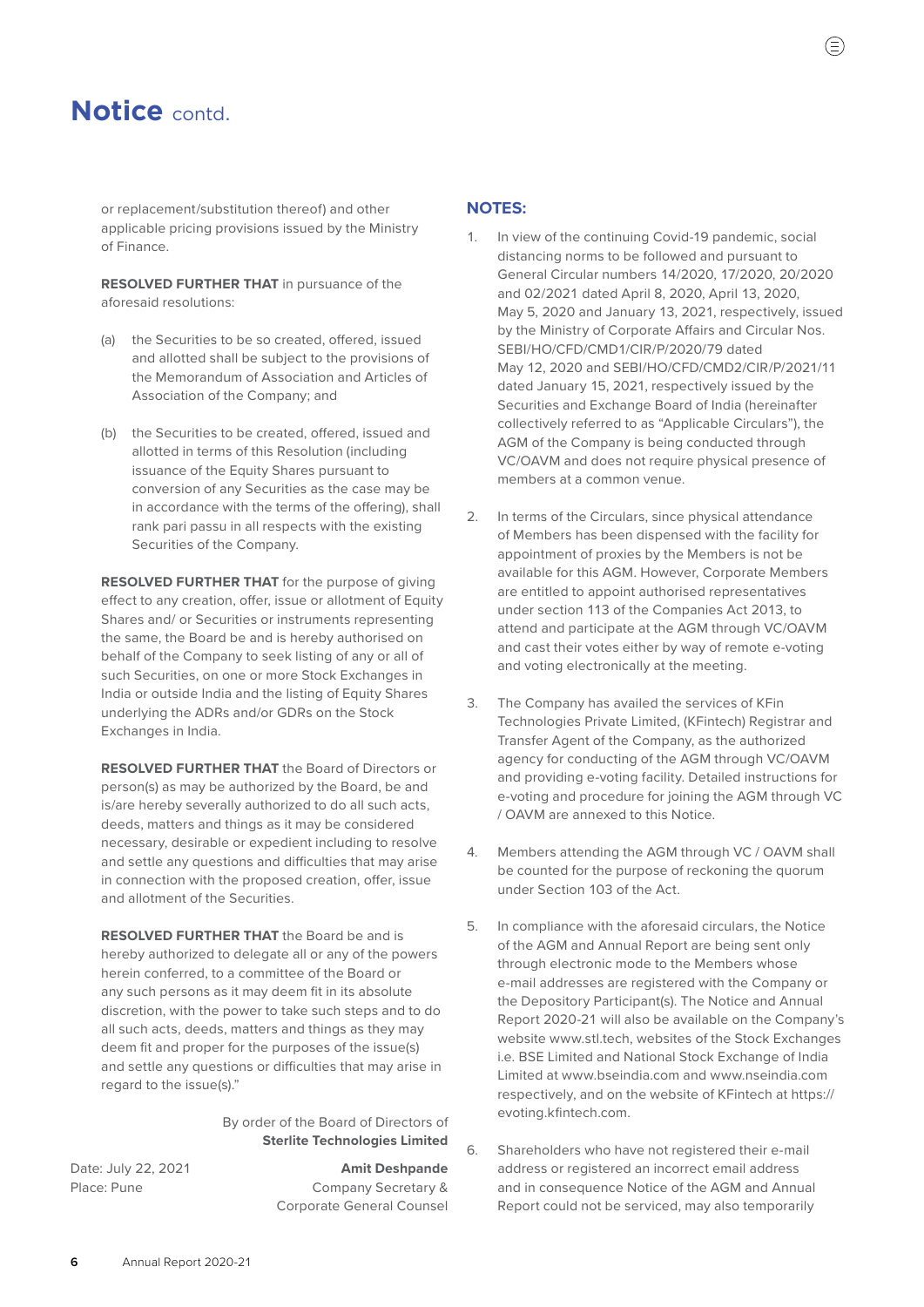get their email address and mobile number provided with KFintech, by clicking the link: [https://ris.kfintech.](https://ris.kfintech.com/clientservices/mobilereg/mobileemailreg.aspx) [com/clientservices/mobilereg/mobileemailreg.aspx](https://ris.kfintech.com/clientservices/mobilereg/mobileemailreg.aspx) for sending the same. Alternatively, member may send signed copy of the request letter providing the e-mail address, mobile number, self-attested PAN copy along with client master copy (in case of electronic folio)/copy of share certificate (in case of physical folio) via e-mail at the e-mail id einward.ris@kfintech.com for obtaining the Notice of the AGM and Annual Report by email.

- 7. The Register of Members and Share Transfer Books will remain closed from Tuesday, August 24, 2021 to Thursday, August 26, 2021 (both days inclusive) for determining the names of members eligible for dividend on Equity Shares, if declared at the Meeting.
- 8. If Dividend on Equity Shares as recommended by the Board of Directors for the financial year ended March 31, 2021 is approved at the AGM, payment of such dividend will be made within a period of 30 days from the date of declaration as under –
	- a) To all Beneficial Owners in respect of shares held in dematerialized form as per the data as may be made available by the National Securities Depository Limited and the Central Depository Services (India) Limited as of the close of business hours on Monday, August 23, 2021.
	- b) To all Members in respect of shares held in physical form after giving effect to valid transfers in respect of transfer requests lodged with the Company on or before the close of business hours on Monday, August 23, 2021.
- 9. Payment of dividend shall be made through electronic mode to the Members who have updated their bank account details. Dividend warrants / demand drafts will be despatched to the registered address of the members who have not updated their bank account details, at the earliest once the normalcy is restored.

In order to receive dividend/s in a timely manner, Members are requested to register / update their complete bank details:

- a) with their Depository Participant(s) with whom they maintain their demat accounts if shares are held in dematerialised mode by submitting the requisite documents, and
- b) with KFintech, if shares are held in physical mode, by submitting (i) scanned copy of the signed

request letter which shall contain shareholder's name, folio number, bank details (Bank account number, Bank and Branch Name and address, IFSC, MICR details), (ii) self-attested copy of the PAN card and (iii) cancelled cheque leaf.

- 10. Pursuant to Finance Act, 2020, dividend income will be taxable in the hands of the shareholders w.e.f. April 1, 2020 and the Company is required to deduct tax at source ("TDS") from dividend paid to the Members at prescribed rates in the Income Tax Act, 1961 ("the IT Act"). In general, to enable compliance with TDS requirements, Members are requested to complete and / or update their Residential Status, PAN, Category as per the IT Act with their Depository Participants or on the portal of KFIN, which can be accessed at [https://ris.kfintech.com/clientservices/mobilereg/](https://ris.kfintech.com/clientservices/mobilereg/mobileemailreg.aspx) [mobileemailreg.aspx.](https://ris.kfintech.com/clientservices/mobilereg/mobileemailreg.aspx) For details, Members may refer to the "Communication on TDS on Dividend Distribution" being sent with this Notice of AGM.
- 11. Members holding shares in dematerialized form are requested to intimate all changes pertaining to their bank details, NECS, ECS mandates, power of attorney, change of address/name/email address(es), etc. to their Depository Participant only and not to the Company's Registrar and Share Transfer Agent. Changes intimated to the Depository Participant will automatically get reflected in the Company's records which will help the Company and its Registrar and Share Transfer Agent to provide efficient and better service to the Members. Members holding shares in physical form are requested to advice such changes, if any, to KFIN.
- 12. MCA and SEBI has mandated that securities of listed companies can be transferred only in dematerialised form w.e.f. April 1, 2019. except in case of request received for transmission, deletion of names of the deceased or transposition of names and relodged transfers of securities. Further, SEBI vide its circular no. SEBI/HO/MIRSD/RTAMB/ CIR/P/2020/236 dated December 2, 2020 had fixed March 31, 2021 as the cut-off date for re-lodgement of transfer deeds and the shares that are re-lodged for transfer shall be issued only in demat mode. Members holding shares in physical form are advised to avail of the facility of dematerialization by contacting a Depository Participant of their choice.
- 13. The members who are interested availing nomination facility may obtain the necessary application from KFIN.
- 14. SEBI has mandated the submission of Permanent Account Number (PAN) by every participant in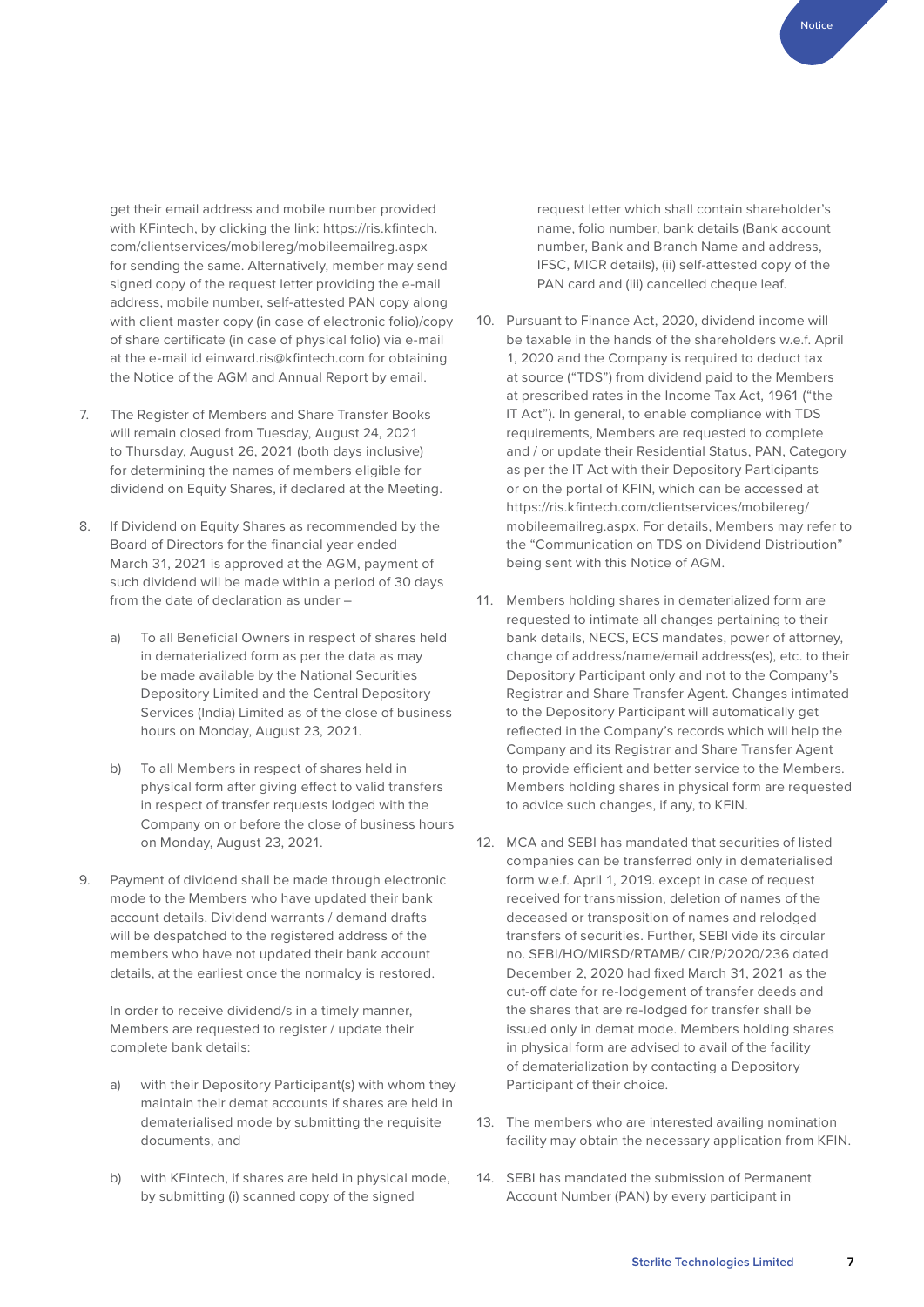securities market. SEBI has also emphasized the need to make payment of dividend through e-payment and made it mandatory to print Bank Account details on Dividend Warrant. In view of the same, Members holding shares in electronic form are requested to submit their PAN and Bank Account details to their Depository Participants with whom they are maintaining their demat accounts, if not already done. Members holding shares in physical form can submit their PAN and bank account details to KFIN.

- 15. Non-Resident Indian Members are requested to inform KFIN, immediately of:
	- a) Change in their status from Non Resident to Resident on their return to India for permanent settlement.
	- b) Particulars of their bank account maintained in India with complete name, branch, account type, account number and address of the bank with pin code number, if not furnished earlier.
- 16. Members are requested to note that dividends not encashed or remaining unclaimed for a period of 7 years from the date of transfer to the Company's Unpaid Dividend Account and the respective shares on which the dividend is unclaimed/unpaid shall be transferred to Investor Education and Protection Fund ("IEPF") of the Central Government, established under Section 125 of the Companies Act, 2013. Further, pursuant to the provisions of Section 124 of the Act and IEPF Rules, all the shares on which dividend has not been paid or claimed for seven consecutive years or more shall be transferred to IEPF Authority.

The Company has transferred the unpaid or unclaimed dividends declared up to financial years 2012-13, from time to time to IEPF. The Company has been sending reminders to Members before transfer of such dividend(s) to IEPF.

The details of unpaid and unclaimed dividends lying with the Company as on March 31, 2021 are uploaded on the website of the Company and can be accessed through the link [https://www.stl.tech/latest\\_disclosure.](https://www.stl.tech/latest_disclosure.html) [html.](https://www.stl.tech/latest_disclosure.html) Members who have not so far encashed their dividend warrants for the years from 2013-14 to

2020-21 may approach KFintech, for payment thereof, to avoid transfer as per the dates mentioned below:

| Dividend for the year | Due Date for Transfer to IEPF |
|-----------------------|-------------------------------|
| 2013-14               | September 24, 2021            |
| 2014-15               | September 9, 2022             |
| 2015-16               | October 6, 2023               |
| 2016-17 (Interim)     | December 9, 2023              |
| 2016-17               | August 10, 2024               |
| 2017-18               | August 2, 2025                |
| 2018-19               | August 23, 2026               |
| 2019-20               | October 7, 2027               |
| 2020-21               | October 2, 2028               |

Members whose shares have been transferred to IEPF may claim the shares by making an application in Form IEPF-5. Detailed procedure and the required documentation for claiming the shares/dividend refund can be accessed at www.iepf.gov.in.

- 17. An Explanatory Statement pursuant to Section 102 (1) of the Companies Act, 2013, relating to the Special Businesses to be transacted at the meeting is annexed hereto.
- 18. As required under Securities and Exchange Board of India (Listing Obligations and Disclosure Requirements) Regulations, 2015 ("the Listing Regulations"), and Secretarial Standard 2 on General Meetings, details in respect of Directors seeking re-appointment at the AGM, are separately annexed hereto.
- 19. All documents referred to in the above Notice and Explanatory Statement will be available electronically for inspection for Members between 2.00 p.m. and 5.00 p.m. on all working days (except Saturdays, Sundays and Holidays) up to the date of announcement of the voting results. Members seeking to inspect such documents can send an e-mail to [secretarial@stl.tech](mailto:secretarial%40stl.tech?subject=)
- 20. Since the AGM being held through VC/OAVM, the Route Map, Attendance Slip and proxy form are not attached to this Notice.

By order of the Board of Directors of **Sterlite Technologies Limited**

Date: July 22, 2021 **Amit Deshpande** Place: Pune Company Secretary & Corporate General Counsel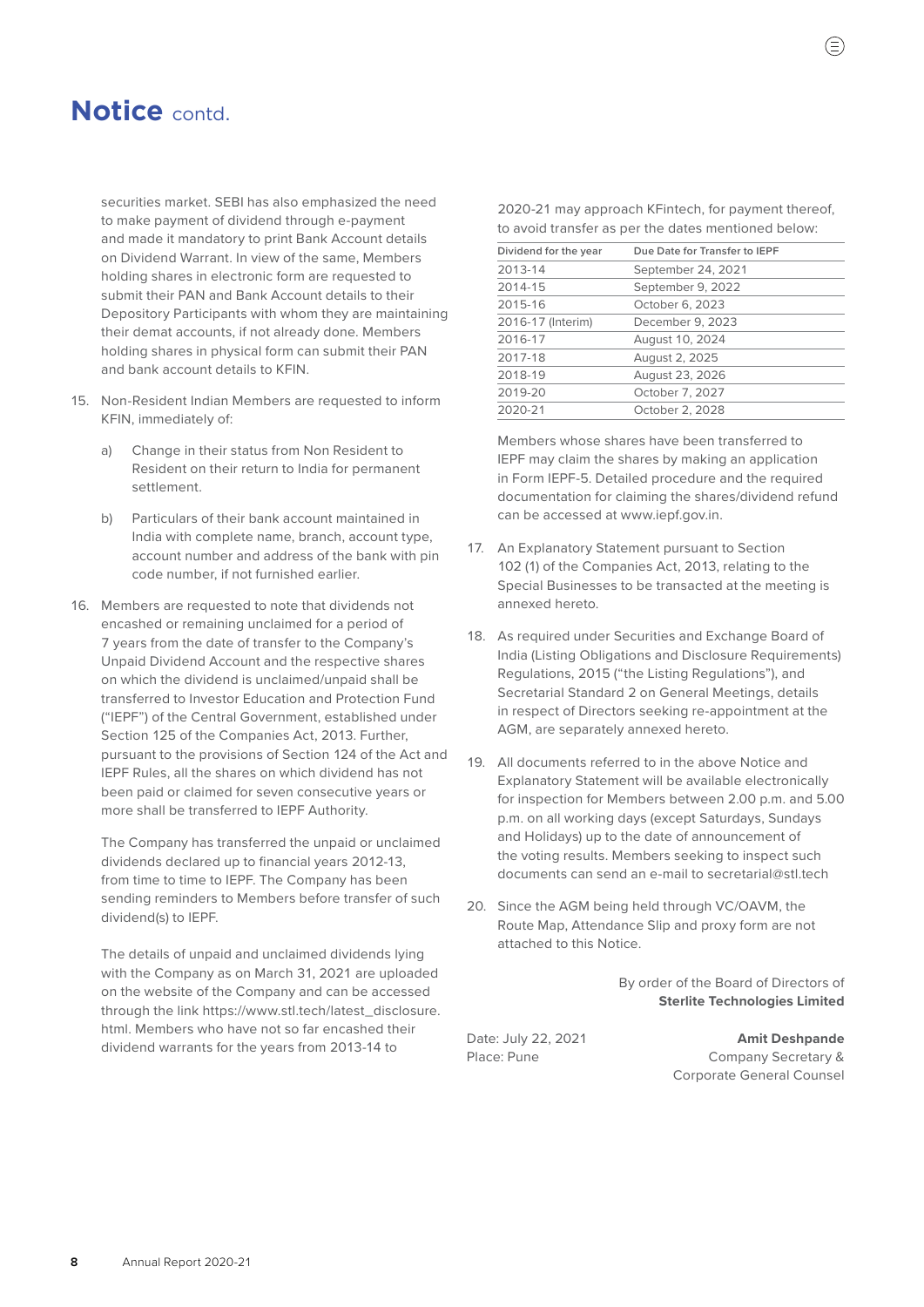### **DETAILS OF DIRECTORS SEEKING APPOINTMENT AND RE-APPOINTMENT AT THE AGM**

Pursuant to Regulation 36(3) of SEBI (Listing Obligations and Disclosure Requirements) Regulations, 2015 and Secretarial Standard-2 on General Meetings

| Name of the Director                                                              | Mr. Anil Kumar Agarwal                                                                                                                                                                                                                                                                                                                                                                                                                                                                                                                                                                                                                                                                                                  | Mr. S Madhavan                                                                                                                                                                                                                                                                                                                                                                                                                                                                                                                                                                                                                                                                                                                                                                                                                                               | Mr. B J Arun                                                                                                                                                                                                                                                                                                                                                                                                                                                                                                                                                                                                                                                                                                                                                             | Mr. Ankit Agarwal                                                                                                                                                                                                                                                                                                                                                                                                                                                                                                                                                                            |
|-----------------------------------------------------------------------------------|-------------------------------------------------------------------------------------------------------------------------------------------------------------------------------------------------------------------------------------------------------------------------------------------------------------------------------------------------------------------------------------------------------------------------------------------------------------------------------------------------------------------------------------------------------------------------------------------------------------------------------------------------------------------------------------------------------------------------|--------------------------------------------------------------------------------------------------------------------------------------------------------------------------------------------------------------------------------------------------------------------------------------------------------------------------------------------------------------------------------------------------------------------------------------------------------------------------------------------------------------------------------------------------------------------------------------------------------------------------------------------------------------------------------------------------------------------------------------------------------------------------------------------------------------------------------------------------------------|--------------------------------------------------------------------------------------------------------------------------------------------------------------------------------------------------------------------------------------------------------------------------------------------------------------------------------------------------------------------------------------------------------------------------------------------------------------------------------------------------------------------------------------------------------------------------------------------------------------------------------------------------------------------------------------------------------------------------------------------------------------------------|----------------------------------------------------------------------------------------------------------------------------------------------------------------------------------------------------------------------------------------------------------------------------------------------------------------------------------------------------------------------------------------------------------------------------------------------------------------------------------------------------------------------------------------------------------------------------------------------|
| <b>DIN</b>                                                                        | 00010883                                                                                                                                                                                                                                                                                                                                                                                                                                                                                                                                                                                                                                                                                                                | 06451889                                                                                                                                                                                                                                                                                                                                                                                                                                                                                                                                                                                                                                                                                                                                                                                                                                                     | 02497125                                                                                                                                                                                                                                                                                                                                                                                                                                                                                                                                                                                                                                                                                                                                                                 | 03344202                                                                                                                                                                                                                                                                                                                                                                                                                                                                                                                                                                                     |
| Date of Birth                                                                     | 07-Sep-1952                                                                                                                                                                                                                                                                                                                                                                                                                                                                                                                                                                                                                                                                                                             | 27-Oct-1956                                                                                                                                                                                                                                                                                                                                                                                                                                                                                                                                                                                                                                                                                                                                                                                                                                                  | 17-Dec-1962                                                                                                                                                                                                                                                                                                                                                                                                                                                                                                                                                                                                                                                                                                                                                              | 01-Dec-1983                                                                                                                                                                                                                                                                                                                                                                                                                                                                                                                                                                                  |
| Date of first<br>appointment on the<br><b>Board</b>                               | 30-Oct-2006                                                                                                                                                                                                                                                                                                                                                                                                                                                                                                                                                                                                                                                                                                             | 20-Jan-2021                                                                                                                                                                                                                                                                                                                                                                                                                                                                                                                                                                                                                                                                                                                                                                                                                                                  | 20-Jan-2021                                                                                                                                                                                                                                                                                                                                                                                                                                                                                                                                                                                                                                                                                                                                                              | 20-Jan-2021                                                                                                                                                                                                                                                                                                                                                                                                                                                                                                                                                                                  |
| Experience including<br>expertise in specific<br>functional area)/Brief<br>Resume | Mr. Anil Kumar Agarwal<br>founded the Sterlite Group<br>in 1979. In over three<br>decades, the Group, under<br>his leadership and with his<br>strategic guidance, has<br>grown into a pioneering<br>global company. His<br>entrepreneurial style of<br>identifying and turning<br>around companies has led<br>the Group's expansive and<br>profitable growth. He is also<br>known for his commitment<br>to ensuring that the growth<br>and profitability of the<br>Group aids the eradication<br>of poverty through<br>development initiatives<br>within the communities in<br>which the Group operates.<br>Mr. Agarwal has over 40<br>years of entrepreneurial and of the top listed companies<br>business experience. | Mr. Madhavan is a fellow<br>member of the Institute<br>of Chartered Accountants<br>of India and also has an<br>MBA from IIM, Ahmedabad.<br>He has had a long<br>and illustrious career in<br>accounting and tax and<br>retired as a senior partner in<br>PricewaterhouseCoopers,<br>after holding leadership<br>positions over a 15 year<br>career. Mr. Madhavan started<br>his career in Hindustan<br>Unilever Ltd. and spent<br>several years there. He has<br>also held senior committee<br>positions in leading<br><b>Chambers of Commerce</b><br>such as ASSOCHAM and<br>FICCI. He currently holds<br>directorial positions in some<br>in India such as HCL<br>Technologies, ICICI Bank,<br><b>UFO Moviez and Transport</b><br>Corporation of India. He<br>is a leading exponent of<br>corporate governance<br>through his board and<br>committee work. | Mr. B.J Arun has founded<br>and led multiple successful<br>ventures in Silicon Valley. He international expansion<br>founded California Digital,<br>a Linux-based HPC leader.<br>Librato, a software company,<br>and was most recently<br>the CEO of July Systems<br>- a location-based mobile<br>management platform. He<br>was instrumental in scaling<br>these companies and finding Strategy at Vedanta<br>synergistic exits by merging<br>them with global technology<br>giants like SolarWinds and<br>Cisco. An industry leader,<br>Arun is currently the Vice<br>Chairman of TiE Global.<br>He has also served as the<br>President of the TiE Silicon<br>Valley Chapter and remains<br>dedicated to fostering<br>entrepreneurship in the<br>technology community. | Mr. Ankit Agarwal has been<br>a driving force behind the<br>of STL's optical network<br>solutions, establishing<br>its presence in over 100<br>countries. He joined STL<br>after starting his career<br>as an Investment Banking<br>Analyst at Deutsche Bank<br>and leading Corporate<br>Resources. An MBA from<br>London Business School<br>and a deep believer in<br>innovation and customer-<br>first approach, Ankit leads<br>the Connectivity Solutions<br>Business and drives the<br>development and delivery<br>of next-gen solutions for<br>the world's leading network<br>creators. |
| Justification for<br>choosing for<br>appointment as<br>Independent Director       | <b>NA</b>                                                                                                                                                                                                                                                                                                                                                                                                                                                                                                                                                                                                                                                                                                               | Mr. Madhavan is a<br>powerhouse of experience<br>in mentoring some of the<br>biggest and fastest-growing<br>companies. His expertise<br>will help the Company to<br>provide a solid foundation<br>to establish technology<br>leadership and profitable<br>growth across global markets highly evolving digital                                                                                                                                                                                                                                                                                                                                                                                                                                                                                                                                               | Mr. Arun is a seasoned<br>entrepreneur and has<br>played a key role in building<br>companies in the technology<br>space and will help provide<br>strategic guidance and<br>direction on the Company's<br>growth roadmap and<br>focus capabilities in the<br>communications industry.                                                                                                                                                                                                                                                                                                                                                                                                                                                                                     | <b>NA</b>                                                                                                                                                                                                                                                                                                                                                                                                                                                                                                                                                                                    |
| Remuneration last<br>drawn                                                        | Nil                                                                                                                                                                                                                                                                                                                                                                                                                                                                                                                                                                                                                                                                                                                     | ΝA                                                                                                                                                                                                                                                                                                                                                                                                                                                                                                                                                                                                                                                                                                                                                                                                                                                           | <b>NA</b>                                                                                                                                                                                                                                                                                                                                                                                                                                                                                                                                                                                                                                                                                                                                                                | <b>NA</b>                                                                                                                                                                                                                                                                                                                                                                                                                                                                                                                                                                                    |
| Remuneration<br>proposed to be paid **                                            | Nil                                                                                                                                                                                                                                                                                                                                                                                                                                                                                                                                                                                                                                                                                                                     | As per Item No.4 of the<br>Notice of this meeting read<br>with explanatory statement                                                                                                                                                                                                                                                                                                                                                                                                                                                                                                                                                                                                                                                                                                                                                                         | As per Item No.5 of the<br>Notice of this meeting read<br>with explanatory statement                                                                                                                                                                                                                                                                                                                                                                                                                                                                                                                                                                                                                                                                                     | As per Item No.6 of the<br>Notice of this meeting read<br>with explanatory statement                                                                                                                                                                                                                                                                                                                                                                                                                                                                                                         |

Notice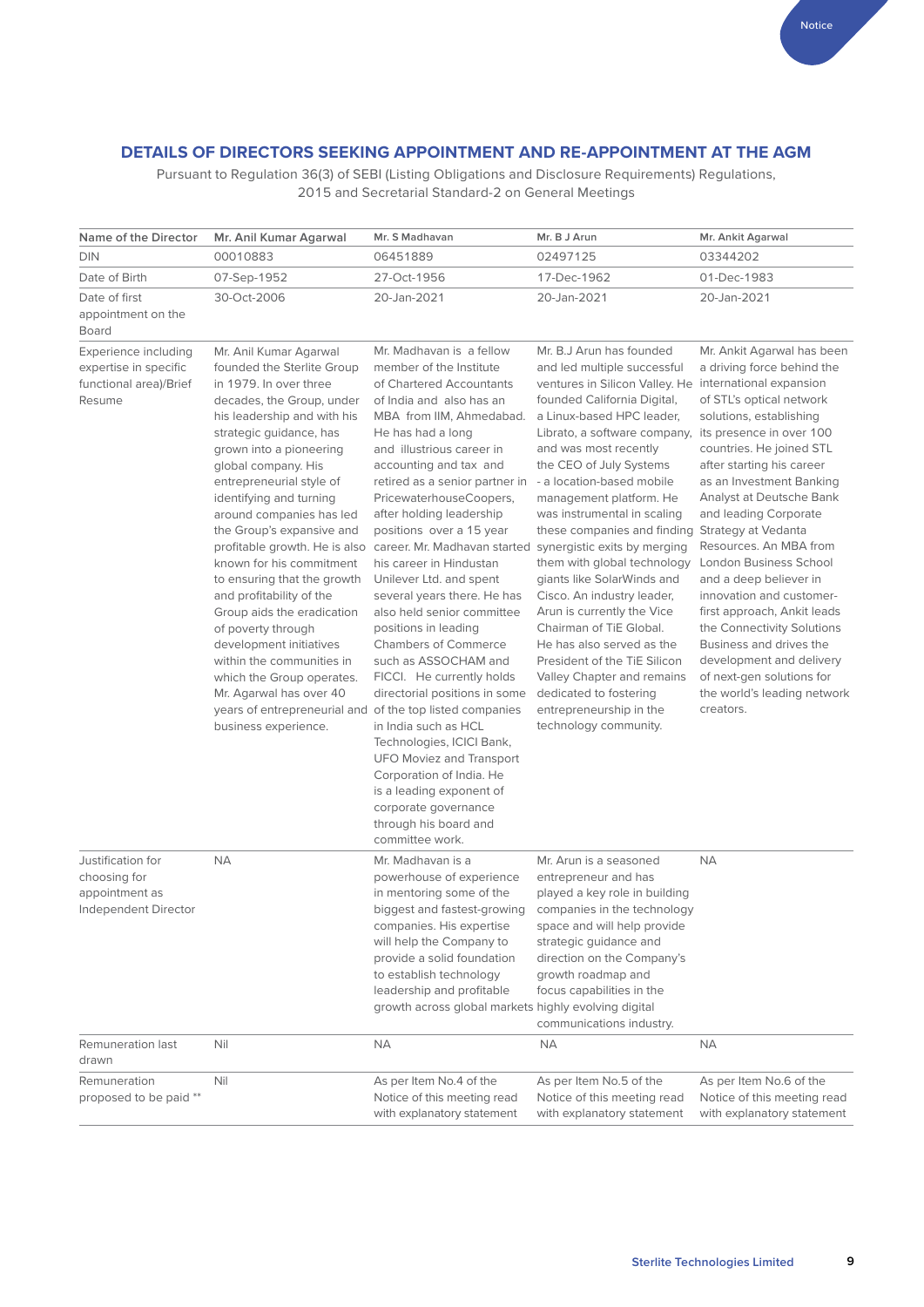| Name of the Director                                             | Mr. Anil Kumar Agarwal                                                                                                                                                                                               | Mr. S Madhavan                                                                                                                                                                                                                                        | Mr. B J Arun                                                                                                                                                                                                                                                                  | Mr. Ankit Agarwal                                                                                                                                                                                                                     |
|------------------------------------------------------------------|----------------------------------------------------------------------------------------------------------------------------------------------------------------------------------------------------------------------|-------------------------------------------------------------------------------------------------------------------------------------------------------------------------------------------------------------------------------------------------------|-------------------------------------------------------------------------------------------------------------------------------------------------------------------------------------------------------------------------------------------------------------------------------|---------------------------------------------------------------------------------------------------------------------------------------------------------------------------------------------------------------------------------------|
| <b>Terms and Conditions</b><br>of Appointment/Re-<br>appointment | As per Item No.3 of the<br>Notice of this meeting<br>read with explanatory<br>statement, he is proposed to he is proposed to be<br>re-appointed<br>be<br>as Non-Executive Director,<br>liable to retire by rotation. | As per Item No.4 of the<br>Notice of this meeting read<br>with explanatory statement,<br>appointed as Independent<br>Director of the Company<br>for a period of 5 (five) years<br>commencing January 20,<br>2021, not liable to retire by<br>rotation | As per Item No.5 of the<br>Notice of this meeting read<br>with explanatory statement,<br>he is proposed to be<br>appointed as Independent<br>Director of the Company<br>for a period of 5 (five) years<br>commencing January 20,<br>2021, not liable to retire by<br>rotation | As per Item No 6 of the<br>Notice of this meeting,<br>he is proposed to be<br>appointed as Whole-Time<br>Director of the Company for<br>a period of 5 (five) years<br>commencing January 20,<br>2021, liable to retire by<br>rotation |
| Directorships in other                                           | 1. Vedanta Limited                                                                                                                                                                                                   | 1. UFO Moviez India Limited NA                                                                                                                                                                                                                        |                                                                                                                                                                                                                                                                               | 1. Sterlite Power                                                                                                                                                                                                                     |
| <b>Companies (Excluding</b><br>Foreign Companies)                | 2. Anil Agarwal Foundation                                                                                                                                                                                           | 2. ICICI Bank Limited<br>3. Transport Corporation of                                                                                                                                                                                                  |                                                                                                                                                                                                                                                                               | <b>Technologies Private</b><br>Limited<br>2. STL Digital Limited                                                                                                                                                                      |
|                                                                  |                                                                                                                                                                                                                      | India Ltd<br>4. HCL Technologies Ltd                                                                                                                                                                                                                  |                                                                                                                                                                                                                                                                               | 3. STL Networks Limited                                                                                                                                                                                                               |
|                                                                  |                                                                                                                                                                                                                      | 5. Life Style International<br>Private Limited                                                                                                                                                                                                        |                                                                                                                                                                                                                                                                               | 4. Twin Star Display<br><b>Technologies Limited</b>                                                                                                                                                                                   |
|                                                                  |                                                                                                                                                                                                                      | 6. CBIX Technology Solutions<br>Private Limited                                                                                                                                                                                                       |                                                                                                                                                                                                                                                                               | 5. Sterlite Innovative<br><b>Solutions Limited</b>                                                                                                                                                                                    |
|                                                                  |                                                                                                                                                                                                                      | 7. Regime Tax Solutions<br><b>Private Limited</b>                                                                                                                                                                                                     |                                                                                                                                                                                                                                                                               | 6. Sterlite Tech Cables<br><b>Solutions Limited</b>                                                                                                                                                                                   |
|                                                                  |                                                                                                                                                                                                                      | 8. ShopKhoj Content Private<br>Limited                                                                                                                                                                                                                |                                                                                                                                                                                                                                                                               |                                                                                                                                                                                                                                       |
|                                                                  |                                                                                                                                                                                                                      | 9. Navasuja Foundation                                                                                                                                                                                                                                |                                                                                                                                                                                                                                                                               |                                                                                                                                                                                                                                       |
|                                                                  |                                                                                                                                                                                                                      | 10. Scrabble Entertainment<br>Limited                                                                                                                                                                                                                 |                                                                                                                                                                                                                                                                               |                                                                                                                                                                                                                                       |
| Memberships /<br>Chairmanships of<br>other companies             | Nil                                                                                                                                                                                                                  | <b>HCL Technologies Limited</b><br>Chairman- Audit Committee,<br>Stakeholder's Relationship<br><b>Committee and Finance</b><br>Committee Member - CSR<br>Committee                                                                                    | <b>NA</b>                                                                                                                                                                                                                                                                     | Nil                                                                                                                                                                                                                                   |
|                                                                  |                                                                                                                                                                                                                      | <b>ICICI Bank Limited</b><br>Chairman - Fraud Monitoring<br>Committee<br>Member - Audit Committee,<br><b>Risk Committee</b>                                                                                                                           |                                                                                                                                                                                                                                                                               |                                                                                                                                                                                                                                       |
|                                                                  |                                                                                                                                                                                                                      | <b>UFO Moviez Ltd</b><br>Chairman - Nominations and<br><b>Remuneration Committee</b><br>Member - Audit Committee<br>Member - CSR Committee                                                                                                            |                                                                                                                                                                                                                                                                               |                                                                                                                                                                                                                                       |
|                                                                  |                                                                                                                                                                                                                      | <b>Transport Corporation of</b><br><b>India Ltd</b><br>Member - Nominations and<br><b>Remuneration Committee</b><br>and Audit Committee                                                                                                               |                                                                                                                                                                                                                                                                               |                                                                                                                                                                                                                                       |
|                                                                  |                                                                                                                                                                                                                      | <b>Lifestyle International Pvt</b><br>Ltd<br>Chairman - Audit Committee                                                                                                                                                                               |                                                                                                                                                                                                                                                                               |                                                                                                                                                                                                                                       |
|                                                                  |                                                                                                                                                                                                                      | <b>Scrabble Technologies Pvt.</b><br>Ltd.<br>Chairman - Audit Committee-                                                                                                                                                                              |                                                                                                                                                                                                                                                                               |                                                                                                                                                                                                                                       |

 $\textcircled{\small{1}}% \textcircled{\small{1}}% \textcircled{\small{1}}% \textcircled{\small{1}}% \textcircled{\small{1}}% \textcircled{\small{1}}% \textcircled{\small{1}}% \textcircled{\small{1}}% \textcircled{\small{1}}% \textcircled{\small{1}}% \textcircled{\small{1}}% \textcircled{\small{1}}% \textcircled{\small{1}}% \textcircled{\small{1}}% \textcircled{\small{1}}% \textcircled{\small{1}}% \textcircled{\small{1}}% \textcircled{\small{1}}% \textcircled{\small{1}}% \textcircled{\small{1}}% \textcircled{\small{1}}% \textcircled{\small{1}}%$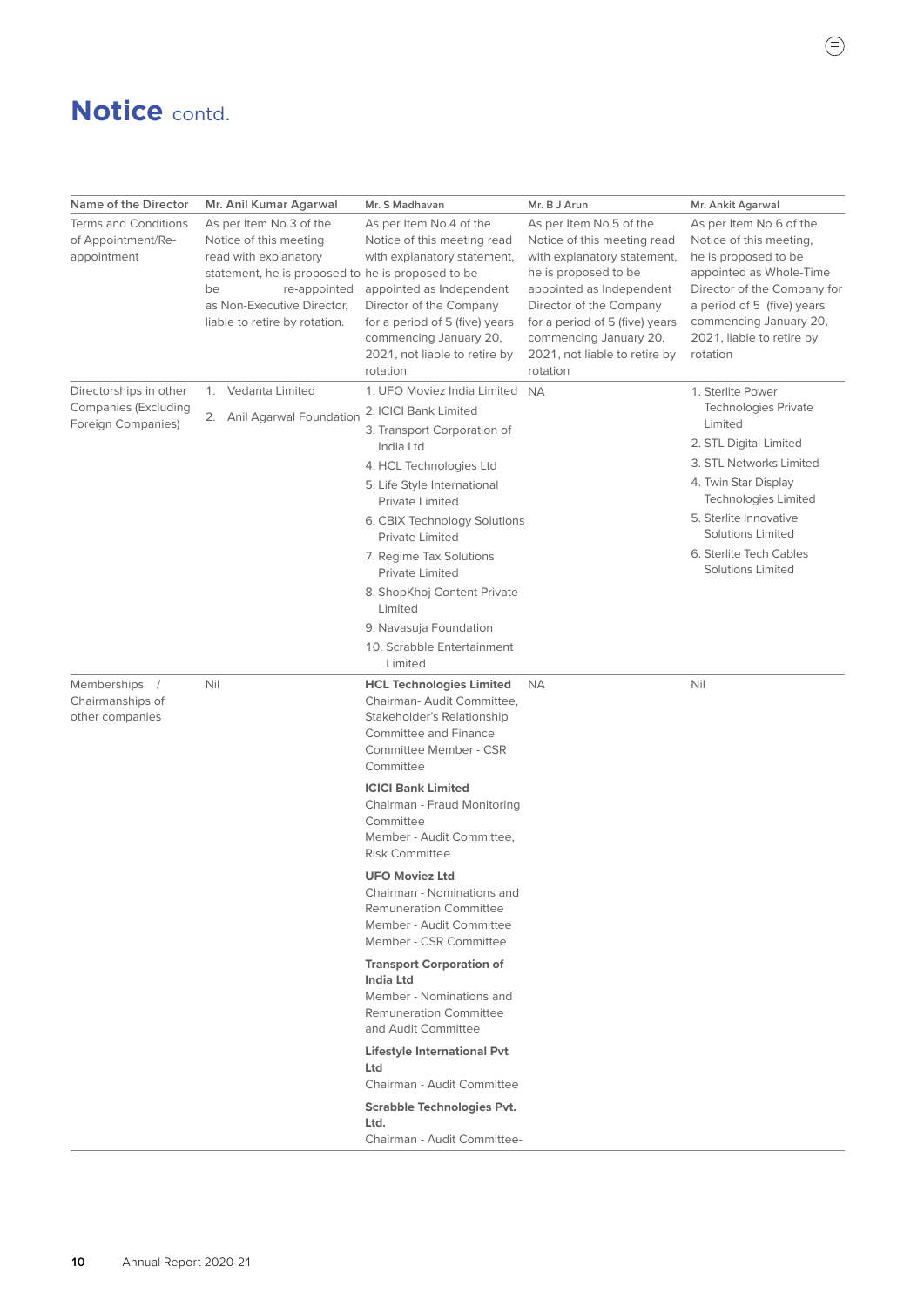| Name of the Director                                            | Mr. Anil Kumar Agarwal                          | Mr. S Madhavan | Mr. B J Arun | Mr. Ankit Agarwal                                                    |
|-----------------------------------------------------------------|-------------------------------------------------|----------------|--------------|----------------------------------------------------------------------|
| No. of shares held in<br>the Company                            | $Nil^*$                                         | 3.000          | Nil          | 8,05,041                                                             |
| Relationship with other Brother of Mr. Pravin<br>Directors/KMPs | Agarwal, Vice Chairman &<br>Whole-time Director | <b>NA</b>      | <b>NA</b>    | Son of Mr. Pravin Agarwal,<br>Vice Chairman &<br>Whole-time Director |
| No. of Board Meetings<br>attended during the year               | 02                                              | 02             | 02           | 02                                                                   |

\*Sterlite Technologies Limited is a majority-owned and controlled subsidiary of Twin Star Overseas Limited (TSOL). Volcan Investments Limited (Volcan) holds 100 percent of the share capital and the voting rights of TSOL. Volcan is a holding company, 100 percent beneficially owned and controlled by the Anil Agarwal Discretionary Trust (Trust). Conclave PTC Limited (Conclave) is the trustee of the Trust and the sole registered shareholder of Volcan. TSOLs shares are beneficially owned by Volcan which may be deemed to be beneficially owned by the Trust, of which Mr. Anil Agarwal is the protector and with effect from October 16, 2014, one of the beneficiaries.

\*\*Excluding sitting fees for attending meetings

#### **EXPLANATORY STATEMENT**

[Pursuant to Section 102 of the Companies Act, 2013 ('the Act')]

#### **ITEM 4 & 5**

Upon the recommendation of the Nomination and Remuneration Committee (NRC), the Board of Directors had appointed Mr. S Madhavan and Mr. BJ Arun as Additional (Independent) Directors of the Company effective January 20, 2021, pursuant to Section 161 of the Act, 2013. Mr. S Madhavan and Mr. BJ Arun hold office upto the date of ensuing AGM of the Company.

The Company has received a notice in writing from a member proposing candidatures of Mr. S Madhavan and Mr. BJ Arun for the offices of Independent Directors, to be appointed as such under Section 149 of the Act. The Company has received declarations from Mr. S Madhavan and Mr. BJ Arun to the effect that they meet the criteria of independence as provided in the Act and the Listing Regulations.

Accordingly, it is proposed to appoint Mr. S Madhavan and Mr. BJ Arun as Non-Executive Independent Directors of the Company for a term of 5 (five) consecutive years with effect from January 20, 2021 upto January 19, 2026, pursuant to Section 149, and other applicable provisions of the Act and the Rules made thereunder. They will not be liable to retire by rotation.

Brief profiles of Mr. S Madhavan and Mr. BJ Arun is given as a part of the Annual Report. Relevant details under the Listing Regulations and SS-2, issued by the Institute of Company Secretaries of India, have been also provided elsewhere in this Notice.

Copy of the draft letter for appointment of Independent Directors setting out the terms and conditions is available for inspection by the members in the manner provided in the Notes to this Notice of AGM.

In the opinion of the Board, the Independent Directors fulfill the conditions specified in Section 149, 152 and Schedule IV of the Companies Act, 2013 read with Companies (Appointment and Qualifications of Directors) Rules, 2013 and are independent of the management.

The Board recommends the appointment of Mr. S Madhavan and Mr. BJ Arun as Independent Directors as set out in Item Nos. 4 to 5 for the approval of the shareholders of the Company.

Except for the Independent Directors being appointees, none of the Directors and Key Managerial Personnel of the Company and their relatives are concerned or interested, financial or otherwise, in the proposed Ordinary Resolutions as set out in Item No. 4 and 5 of this Notice.

#### **ITEM 6**

Upon the recommendation of the NRC, the Board of Directors had appointed Mr. Ankit Agarwal as Additional (Whole-time) Director of the Company effective January 20, 2021, pursuant to Section 161 of the Act, 2013. He holds office upto the date of ensuing AGM of the Company.

It is proposed to appoint Mr. Ankit Agarwal as Whole-time Director of the Company for a term of 5 (five) consecutive years with effect from January 20, 2021 upto January 19, 2026, in accordance with the provisions of Sections 196, 197 and 203 and Schedule V of the Companies Act, 2013.

Notice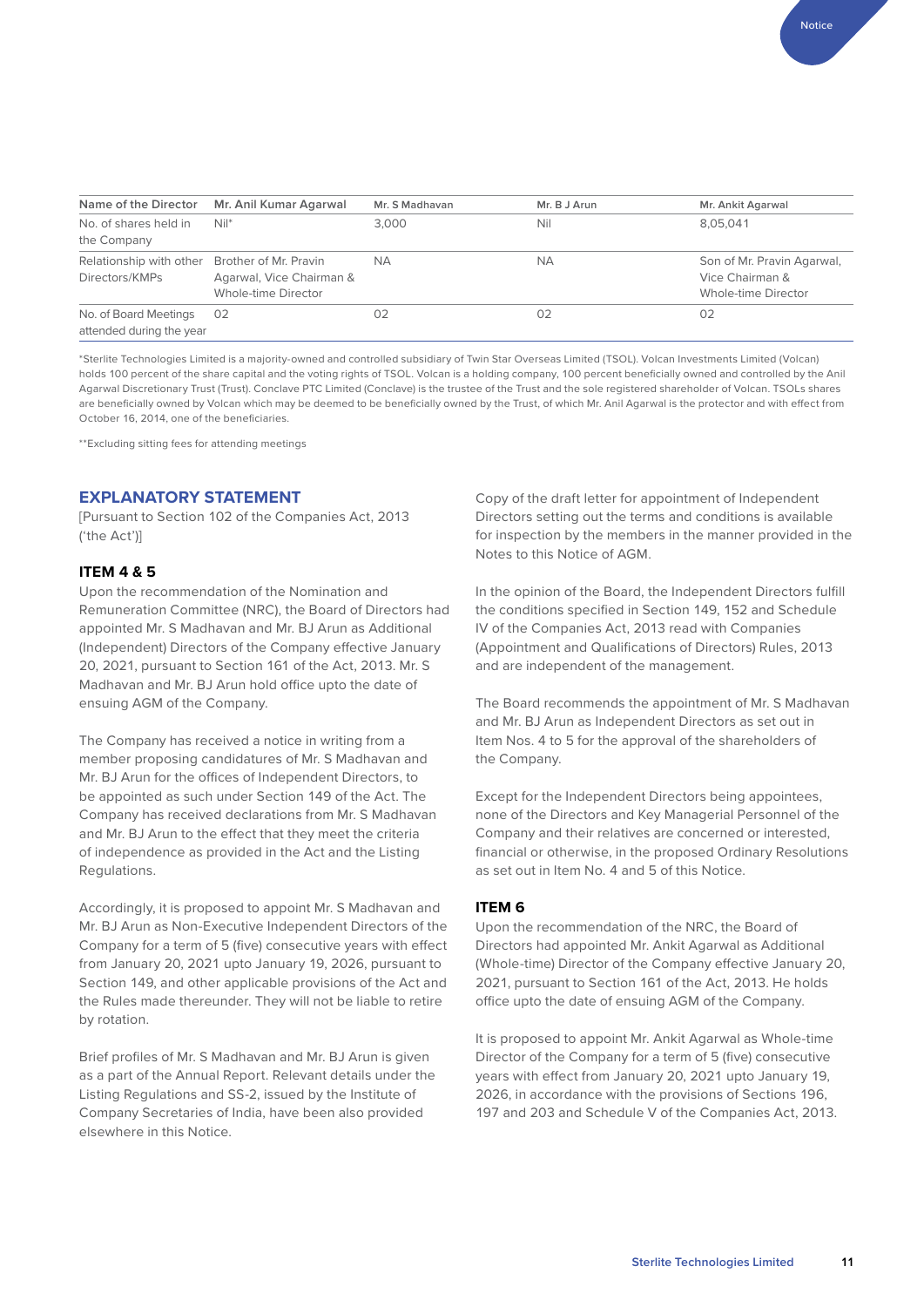Brief profile of Mr. Ankit Agarwal is given is given as a part of the Annual Report. Relevant details under the Listing Regulations and SS-2, issued by the Institute of Company Secretaries of India, have been also provided elsewhere in this Notice. Requisite Notice under Section 160 of the Act proposing the appointment of Mr. Ankit Agarwal has been received by the Company.

The terms of appointment of Mr. Ankit Agarwal are as under:

- I. Period of Appointment: January 20, 2021 to January 19, 2026
- II. Remuneration:
	- 1. Salary and Personal Allowance: Basic Salary and Personal Allowance payable to Mr. Ankit Agarwal shall be subject to a maximum limit of ` 10,00,00,000/- (Rupees Ten Crores only) per annum, as may be determined by the Board from time to time.
	- 2. Perquisites:

 In addition to salary and personal allowance as above, Mr. Ankit Agarwal will be entitled to perquisites including House Rent Allowance (or Company owned/leased accommodation in lieu thereof as per Company's rules), medical reimbursement, bonus, credit card and annual club membership fees, medical/accident insurance, servants and other benefits as per the rules of the Company and such perquisites as may be recommended by the NRC and approved by Board of Directors from time to time.

- 3. Reimbursement of expenses incurred for travelling, boarding and lodging including for spouse and attendant(s) during business trip(s), provision of car for use on the Company's Business, telephone expenses at residence and club membership shall be reimbursed and not considered as perquisites.
- 4. Mr. Ankit Agarwal will be entitled to a performance based incentive as may be recommended by the NRC and approved by the Board of Directors every financial year.
- 5. Company's contribution to Provident Fund, Superannuation or annuity Fund, Gratuity and Encashment of Leave as per the rules of the Company shall be in addition to the remuneration mentioned above.

6. The Nomination and Remuneration Committee of the Board of Directors may, at its discretion pay to Mr. Ankit Agarwal any remuneration within the limits here in above stipulated and revise or restructure the same from time to time, within these limits. The valuation of perquisites will be done at cost to the Company.

 The total remuneration shall be restricted to the limits as prescribed in Section 197 read with Schedule V of the Companies Act, 2013.

 For purposes of leave accumulation, gratuity, provident fund, superannuation and other benefits, the services of Mr. Ankit Agarwal will be considered as continuous and re-appointment on account of retirement of rotation will not be considered as any break in service.

 In the event of loss or inadequacy of profits, the aforesaid remuneration will be paid as minimum remuneration in accordance with provisions of Schedule V of the Companies Act, 2013 and subject to applicable laws and such sanctions and approvals as may be required.

#### **Other Terms**

- a. The Whole-time Director shall be entitled to compensation for loss of office as provided in Section 202 of the Companies Act, 2013.
- b. No sitting fees shall be paid to the Whole-time Director for attending meetings of the Board of Directors or any Committee of the Board.
- c. The contract of appointment of Mr. Ankit Agarwal is terminable by either the Board of Directors or by Mr. Ankit Agarwal giving to the other 90 days' notice in writing.
- d. In order to comply with the provision of Section 152 regarding number of Directors liable to retire by rotation, Mr. Ankit Agarwal will be considered to be liable to retire by rotation.
- e. The Whole-time Director will perform his duties as such with regard to all work of the Company and he will manage and attend to such business and carry out the orders and directions given by the Board from time to time in all respects and conform to and comply with all such directions and regulations as may from time to time be given and made by the Board.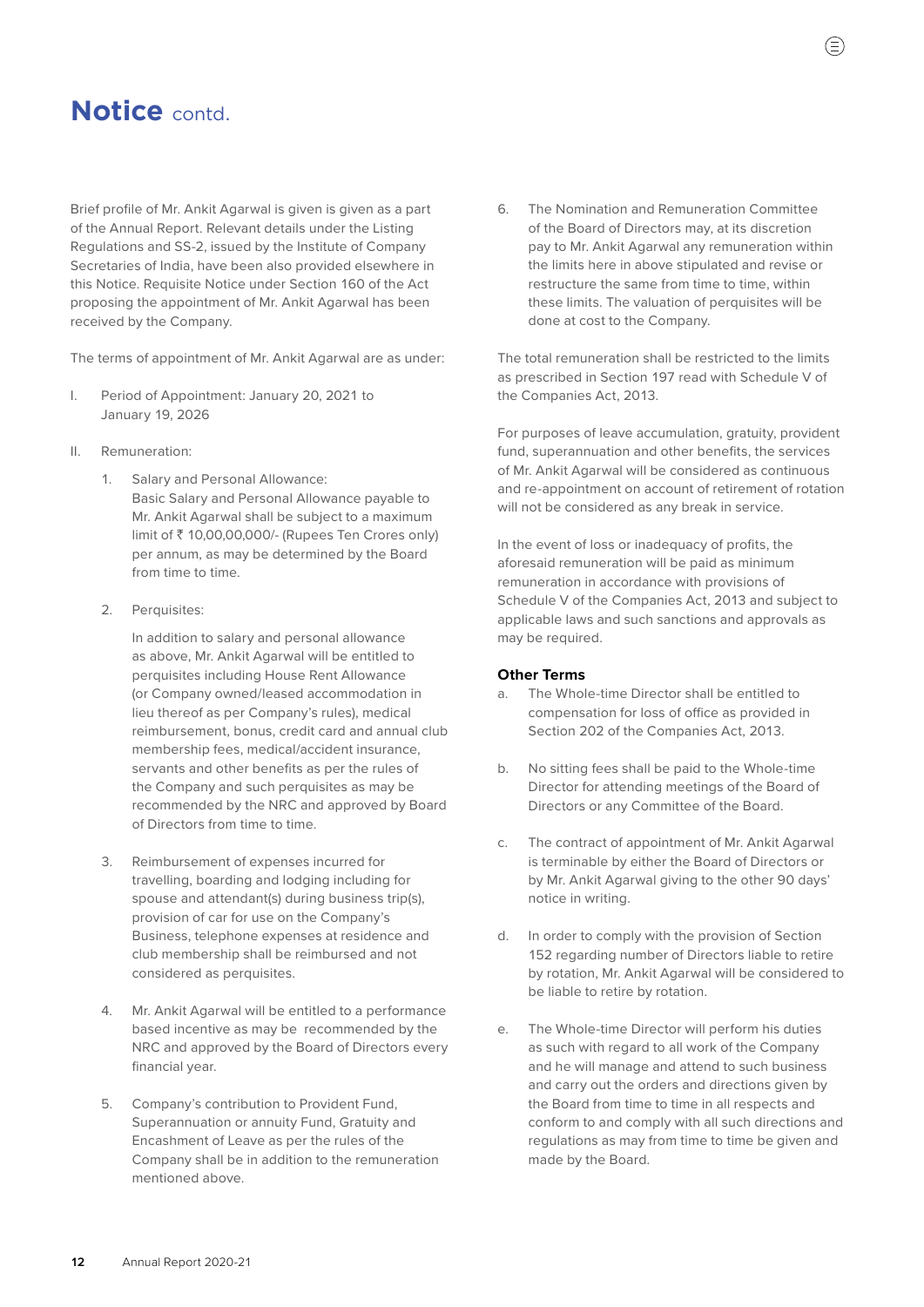- f. The Whole-time Director shall act in accordance with the Articles of Association of the Company and shall abide by the provisions contained in Section 166 of the Act with regard to duties of Directors.
- g. The Whole-time Director shall adhere to the Company's Code of Business Conduct & Ethics for Directors and Management Personnel.

Mr. Ankit Agarwal satisfies all the conditions set out in Part-I of Schedule V to the Act as also conditions set out under sub-section (3) of Section 196 of the Act for being eligible for his re-appointment. He is not disqualified from being appointed as Director in terms of Section 164 of the Act.

In view of the provisions of Sections 196, 197 and any other applicable provisions of the Companies Act, 2013, the Board believes that the Company has grown extensively under the guidance of Mr. Ankit Agarwal and that he possesses the necessary expertise and experience to accelerate the Company's operations and achieve its vision and hence recommends the resolution appearing at Item No. 6 of the Notice for your approval.

The draft service agreement proposed to be entered into between the Company and Mr. Ankit Agarwal is available for inspection by the members in the manner provided in the Notes to this Notice of AGM.

Mr. Ankit Agarwal is interested in his appointment. In addition, Mr. Pravin Agarwal being father of Mr. Ankit Agarwal, may be deemed to be interested in this resolution. None of the Directors except as stated above and Key Managerial Personnel of the Company and their relatives are concerned or interested, financially or otherwise, in the proposed Special Resolution as set out in Item No. 6 of this Notice.

#### **ITEM 7**

Upon the recommendation of the Audit Committee, the Board of Directors has approved appointment of Mr. Kiran Naik, Cost Accountant as Cost Auditor to conduct of the audit of cost records of the Company for the Financial Year 2021-22, at a remuneration of  $\bar{\xi}$  90,000 plus taxes as applicable and reimbursement of actual travel and out of pocket expenses.

In terms of Section 148 of the Act read with Rule 14 of Companies (Audit and Auditors) Rules 2014, as amended from time to time, remuneration payable to the Cost Auditor

is required to be approved by the shareholders. Accordingly, approval of the members is sought for the resolution at Item No. 7 of the Notice.

None of the Directors or Key Managerial Personnel of the Company or their relatives have any concern or interest, financially or otherwise, in the proposed resolution.

#### **ITEM 8**

In terms of the ongoing business requirements and changing market conditions, the management envisages divestment / dilution / disposal / change in control of any of its investment(s) in subsidiaries, partly or fully, or selling / leasing or otherwise dealing in asset(s) of its material subsidiaries.

In terms of Regulation 24(5) of the Listing Regulations, a listed company shall not dispose of shares in its material subsidiary which would reduce its shareholding (either on its own or together with other subsidiaries) to less than 50% or cease the exercise of control over the material subsidiary without passing a special resolution in its general meeting. Further, in terms of Regulation 24(6) of the Listing Regulations, selling, disposing and leasing of assets amounting to more than twenty percent of the assets of the material subsidiary on an aggregate basis during a financial year shall require prior approval of shareholders by way of special resolution.

Since divestment / dilution / disposal / change in control of / selling / leasing or otherwise dealing in the Company's or any of its subsidiaries' investment(s) / asset(s) / undertaking(s), partly or fully, may attract the provisions of Section 180(1)(a) of the Companies Act, 2013 read with the provisions of Regulation 24 of the Listing Regulations, the approval of the shareholders is being sought specifically (where applicable), in terms of Regulation 24 of the Listing Regulations read with Section 180(1)(a) of the Companies Act, 2013.

The Board recommends passing of the enabling Special Resolution to approve divestment / dilution / disposal of the Company's investment(s) / asset(s) / undertaking(s). In light of above, you are requested to accord your approval to the Special Resolution as set out at Agenda Item No.8 of the accompanying Notice.

None of the Directors and Key Managerial Personnel of the Company and their relatives has any concern or interest, financial or otherwise, in the proposed resolution.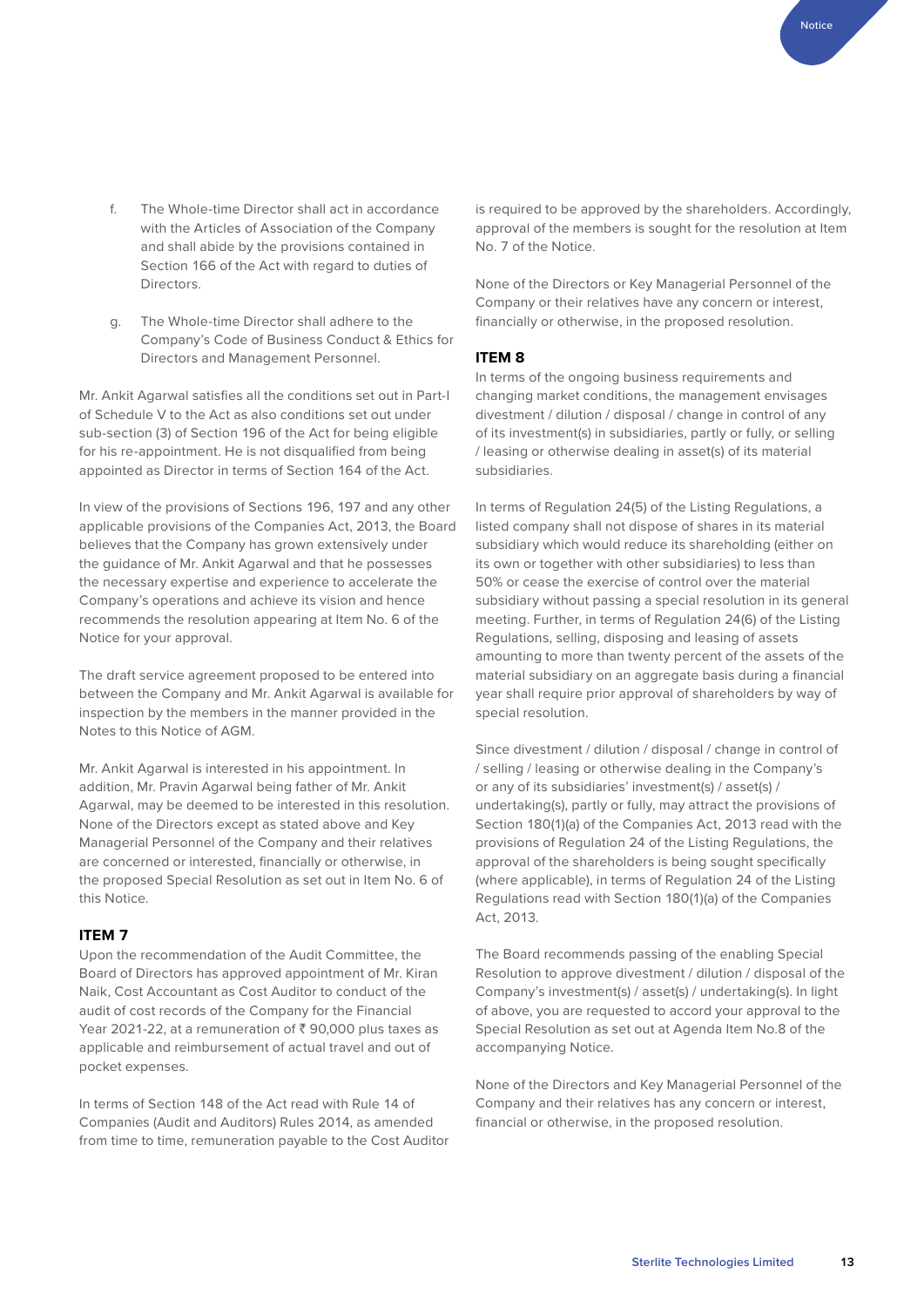#### **ITEM 9**

In view of the future outlook of the Company, its growth targets and prospects, the Company requires additional funding. While it is expected that the internal generation of funds would partially finance the need for capital and debt raising would be another source of funds, it is thought prudent for the Company to have enabling approvals to raise a part of the funding requirements for the said purposes through the issue of appropriate securities as mentioned below.

In order to enable the Company to raise funds through a public issue and/or private offering and/or rights offering and/or qualified institutions placement or any combination thereof , the approval of the Members is hereby sought for the proposal to create, offer, issue and allot equity shares of the Company of face value of  $\bar{z}$  2/- each ("Equity Shares") and equity linked instruments, including convertible preference shares, non-convertible debt instruments along with warrants, fully convertible debentures, partly convertible debentures, and/or any other securities convertible into equity shares (including warrants or otherwise), global depository receipts ("GDRs"), American depository receipts ("ADRs"), foreign currency convertible bonds ("FCCBs") (all of which are hereinafter collectively referred to as "Securities") or any combination of Securities, in one or more tranches, to eligible investors, whether they be holders of Equity Shares or not, as may be decided by the Board in its discretion and permitted under applicable laws, for an aggregate consideration of up to  $\bar{z}$  1,000 Crores (Rupees One Thousand Crores only) or equivalent thereof, in one or more foreign currency(ies).

As the issue may result in the issue of Equity Shares of the Company to investor(s) who may or may not be members of the Company, consent of the members is being sought pursuant to Section 62(1)(c) and other applicable provisions, if any, of the Companies Act, 2013 ("Act"), the Securities and Exchange Board of India (Issue of Capital and Disclosure Requirements) Regulations, 2018 ("SEBI ICDR Regulations"), the Securities and Exchange Board of India (Listing Obligations and Disclosure Requirements) Regulations, 2015 ("SEBI Listing Regulations") and any other law for the time being in force and being applicable.

In case of issuance of securities through a qualified institutions placement ("QIP"), in terms of Chapter VI of the SEBI ICDR Regulations, an issue of securities pursuant to a QIP shall be made at a price not less than the average of the weekly high and low of the closing prices of the equity shares of the same class quoted on the stock exchange during the two weeks preceding the "relevant date." The relevant date for the purpose of pricing of the securities shall be the date of the meeting in which the Board decides to

open the QIP and at such price being not less than the price determined in accordance with the pricing formula provided under Chapter VI of the SEBI Regulations. In case of a QIP, the special resolution has a validity period of 365 within which allotments under the authority of said resolution should be completed.

In case of issuance of ADRs or GDRs, the relevant date for the purpose of pricing the Securities shall be the date of the meeting in which the Board decides to open the issue of such Securities in accordance with the Depository Receipts Scheme, 2014 and other applicable pricing provisions issued by the Ministry of Finance.

In case of issuance of FCCBs, the relevant date for the purpose of pricing the Securities shall be the date of the meeting in which the Board decides to open the issue of such Securities in accordance with the Issue of Foreign Currency Convertible Bonds and Ordinary Shares (through Depository Receipt Mechanism) Scheme, 1993 and other applicable pricing provisions issued by the Ministry of Finance.

The issue / allotment / conversion would be subject to the receipt by the Company of regulatory approvals, if any. The conversion of Securities held by foreign investors, into Equity Shares would be subject to the applicable foreign investment cap.

The proceeds of the proposed issue of Equity Shares shall be utilized for any of the aforementioned purposes to the extent permitted by law.

The Resolution at Item No. 9 is an enabling resolution conferring authority on the Board to do all acts and deeds, which may be required to issue/offer Securities of appropriate nature at appropriate time, including the size, structure, price and timing of the issue(s) /offer(s) at the appropriate time(s). The detailed terms and conditions for the domestic/international offering will be determined in consultation with the lead managers, merchant bankers, global business coordinators, guarantors, consultants, advisors, underwriters and/or such other intermediaries as may be appointed for the issue/offer. Wherever necessary and applicable, the pricing of the issue/offer will be finalized in accordance with applicable guidelines in force. As and when the Board takes a decision on matters on which it has the discretion, necessary disclosures will be made to the relevant stock exchanges on which the Equity Shares are listed under the provisions of the SEBI Listing Regulations.

The Promoter of the Company and any person related to the Promoter will not subscribe to the issue, if made under Chapter VI of SEBI ICDR Regulations.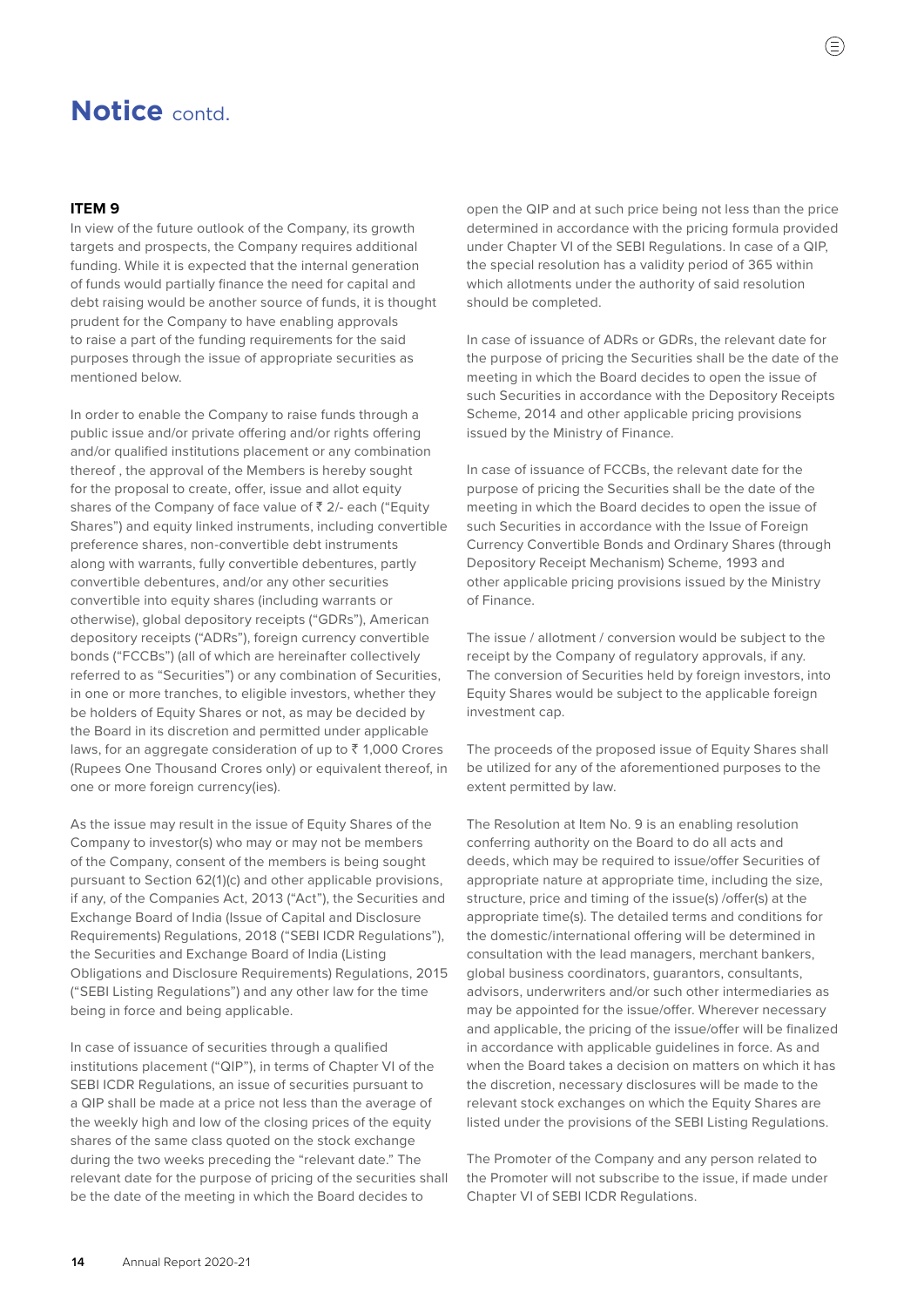None of the Directors or Key Managerial Personnel of the Company and / or their relatives are concerned or interested, financially or otherwise, in the proposed resolution except to the extent of his/her holding of Equity Shares and to the extent of his/her subscribing to Equity Shares if and when issued as also to the extent of subscription by a financial institution/ company/body corporate in which the KMPs, Director or his/her relative may be directly or indirectly interested.

The Directors accordingly recommend this special resolution at Item No. 9 of the accompanying Notice for the approval of the Members of the Company.

#### **INSTRUCTIONS FOR ATTENDING THE AGM THROUGH VC / OAVM AND E-VOTING**

i. Pursuant to Section 108 and other applicable provisions of the Companies Act, 2013, read with the Companies (Management & Administration) Rules, 2014, as amended, and Regulation 44 of the SEBI Listing Regulations.Members are provided with the facility to cast their vote electronically, through the remote e-voting services provided by KFintech on all resolutions set forth in this Notice.

 Further, the facility for voting through electronic voting system will also be made available at the Meeting ("Insta Poll") and members attending the Meeting who have not cast their vote(s) by remote e-voting will be able to vote at the Meeting through Insta Poll.

- ii. In terms of SEBI vide circular no. SEBI/HO/CFD/CMD/ CIR/P/2020/242 dated December 9, 2020, e-Voting process has been enabled to all the individual demat account holders, by way of single login credential, through their demat accounts / websites of Depositories / DPs in order to increase the efficiency of the voting process.
- iii. Individual demat account holders would be able to cast their vote without having to register again with the e-Voting service provider (ESP) thereby not only facilitating seamless authentication but also ease and convenience of participating in e-Voting process. Shareholders are advised to update their mobile number and e-mail ID with their DPs to access e-Voting facility.
- iv. The members who have cast their vote by remote e-voting may also attend the Meeting through VC/ OAVM but shall not be entitled to cast their vote again at the Meeting (Insta Poll). If a member casts vote(s) by both modes, then voting done through remote e-voting

shall prevail and vote(s) cast at the Meeting shall be treated as "INVALID".

v. The manner of voting remotely by members holding shares in dematerialized mode, physical mode and for members who have not registered their email addresses is provided in the instructions given below.

 The remote e-voting facility will be available during the following voting period:

| • Commencement of<br>remote e-voting | : 10:00 a.m. on Monday,<br>August 23, 2021   |
|--------------------------------------|----------------------------------------------|
| • End of remote e-voting             | : 5:00 p.m. on Wednesday,<br>August 25, 2021 |

 The remote e-voting will not be allowed beyond the aforesaid date and time and the remote e-voting module shall be forthwith disabled by KFintech upon expiry of the aforesaid period.

- vi. The voting rights of the Members shall be in proportion to the paid-up value of their shares in the equity capital of the Company as on the cut-off date being Thursday, August 19, 2021. A person, whose name is recorded in the register of members or in the register of beneficial owners maintained by the depositories as on the cutoff date, i.e. Thursday, August 19, 2021 only shall be entitled to avail the facility of remote e-voting [https://](https://evoting.kfintech.com) [evoting.kfintech.com](https://evoting.kfintech.com) / e-voting during the meeting.
- vii. Any person holding shares in physical form and nonindividual shareholders, who acquires shares of the Company and becomes a Member of the Company after sending of the Notice and holding shares as of the cut-off date, may obtain the login ID and password by sending a request at evoting@Kfintech.com. However, if he / she is already registered with KFintech for remote e-Voting then he /she can use his / her existing User ID and password for casting the vote.
- viii. In case of Individual Shareholders holding securities in demat mode and who acquires shares of the Company and becomes a Member of the Company after sending of the Notice and holding shares as of the cut-off date may follow steps mentioned below under "Login method for remote e-Voting and joining virtual meeting for Individual shareholders holding securities in demat mode.
- ix. The Board of Directors has appointed Mr. B Narasimhan, Proprietor BN & Associates, Practicing Company Secretary (Membership No. FCS 1303 and Certificate of Practice No. 10440), as a Scrutinizer to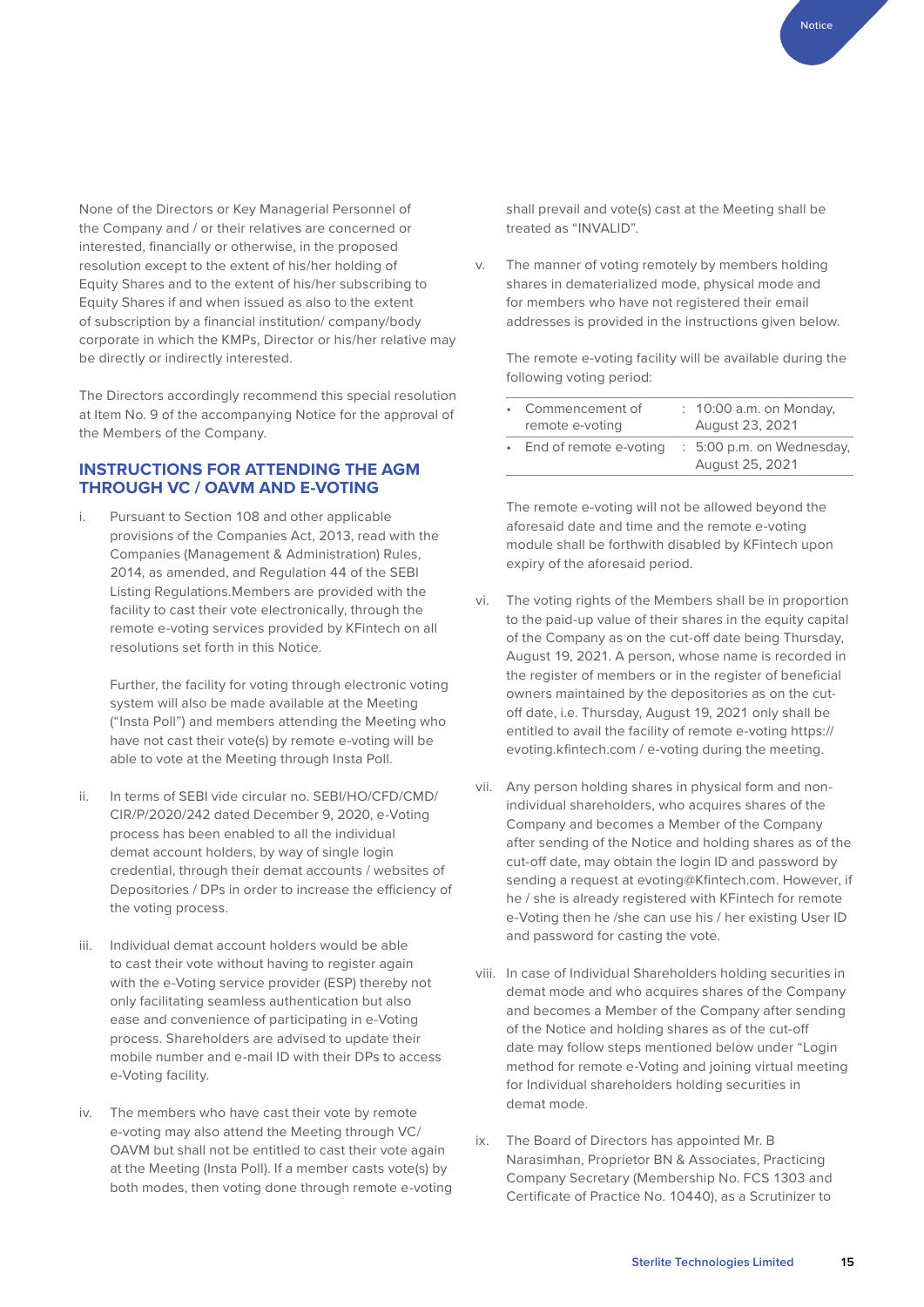scrutinize the remote e-voting and Insta Poll process in a fair and transparent manner.

- x. The Scrutiniser will, after the conclusion of e-voting at the Meeting, scrutinise the votes cast at the Meeting (Insta Poll) and votes cast through remote e-voting, make a consolidated Scrutiniser's Report and submit the same to the Chairman or a person authorized by him. The result of e-voting will be declared within two working days of the conclusion of the AGM and the same, along with the consolidated Scrutiniser's Report, will be placed on the website of the Company: [www.](http://www.stl.tech) [stl.tech](http://www.stl.tech) and on the website of KFintech at: [https://](https://evoting.kfintech.com) [evoting.kfintech.com.](https://evoting.kfintech.com) The result will simultaneously be communicated to the stock exchanges.
- xi. The resolutions will be deemed to be passed on the AGM date subject to receipt of the requisite numbers of votes in favour of the Resolutions.

### **INFORMATION AND INSTRUCTIONS FOR REMOTE E-VOTING:**

i. The details of the process and manner for remote e-Voting and e-AGM are explained herein below:

**Step 1:** Access to Depositories e-Voting system in case of individual shareholders holding shares in demat mode.

**Step 2:** Access to KFintech e-Voting system in case of shareholders holding shares in physical and nonindividual shareholders in demat mode.

**Step 3:** Access to join virtual meetings(e-AGM) of the Company on KFin system to participate e-AGM and vote at the AGM.

#### **Details on Step 1 are mentioned below:**

#### **I) Login method for remote e-Voting for Individual shareholders holding securities in demat mode.**

| Type of shareholders                          |  | Login Method                                                                                                                                                                                      |  |  |
|-----------------------------------------------|--|---------------------------------------------------------------------------------------------------------------------------------------------------------------------------------------------------|--|--|
| Individual Shareholders                       |  | 1. User already registered for IDeAS facility:                                                                                                                                                    |  |  |
| holding securities in demat<br>mode with NSDL |  | I. Visit URL: https://eservices.nsdl.com                                                                                                                                                          |  |  |
|                                               |  | Click on the "Beneficial Owner" icon under "Login" under 'IDeAS' section.<br>$\mathbf{II}$ .                                                                                                      |  |  |
|                                               |  | On the new page, enter User ID and Password. Post successful authentication, click on "Access to<br>III.<br>e-Votina"                                                                             |  |  |
|                                               |  | IV. Click on company name or e-Voting service provider and you will be re-directed to e-Voting service<br>provider website for casting the vote during the remote e-Voting period.                |  |  |
|                                               |  | 2. User not registered for IDeAS e-Services                                                                                                                                                       |  |  |
|                                               |  | To register click on link : https://eservices.nsdl.com<br>L.                                                                                                                                      |  |  |
|                                               |  | Select "Register Online for IDeAS" or click at https://eservices.nsdl.com/SecureWeb/IdeasDirectReg.<br>jsp                                                                                        |  |  |
|                                               |  | III. Proceed with completing the required fields.                                                                                                                                                 |  |  |
|                                               |  | IV. Follow steps given in points 1                                                                                                                                                                |  |  |
|                                               |  | 3. Alternatively by directly accessing the e-Voting website of NSDL                                                                                                                               |  |  |
|                                               |  | Open URL: https://www.evoting.nsdl.com/                                                                                                                                                           |  |  |
|                                               |  | Click on the icon "Login" which is available under 'Shareholder/Member' section.<br>$\mathbb{H}$ .                                                                                                |  |  |
|                                               |  | III. A new screen will open. You will have to enter your User ID (i.e. your sixteen digit demat account<br>number held with NSDL), Password / OTP and a Verification Code as shown on the screen. |  |  |
|                                               |  | IV. Post successful authentication, you will requested to select the name of the company and the<br>e-Voting Service Provider name, <i>i.e.KFintech.</i>                                          |  |  |
|                                               |  | V. On successful selection, you will be redirected to KFintech e-Voting page for casting your vote<br>during the remote e-Voting period.                                                          |  |  |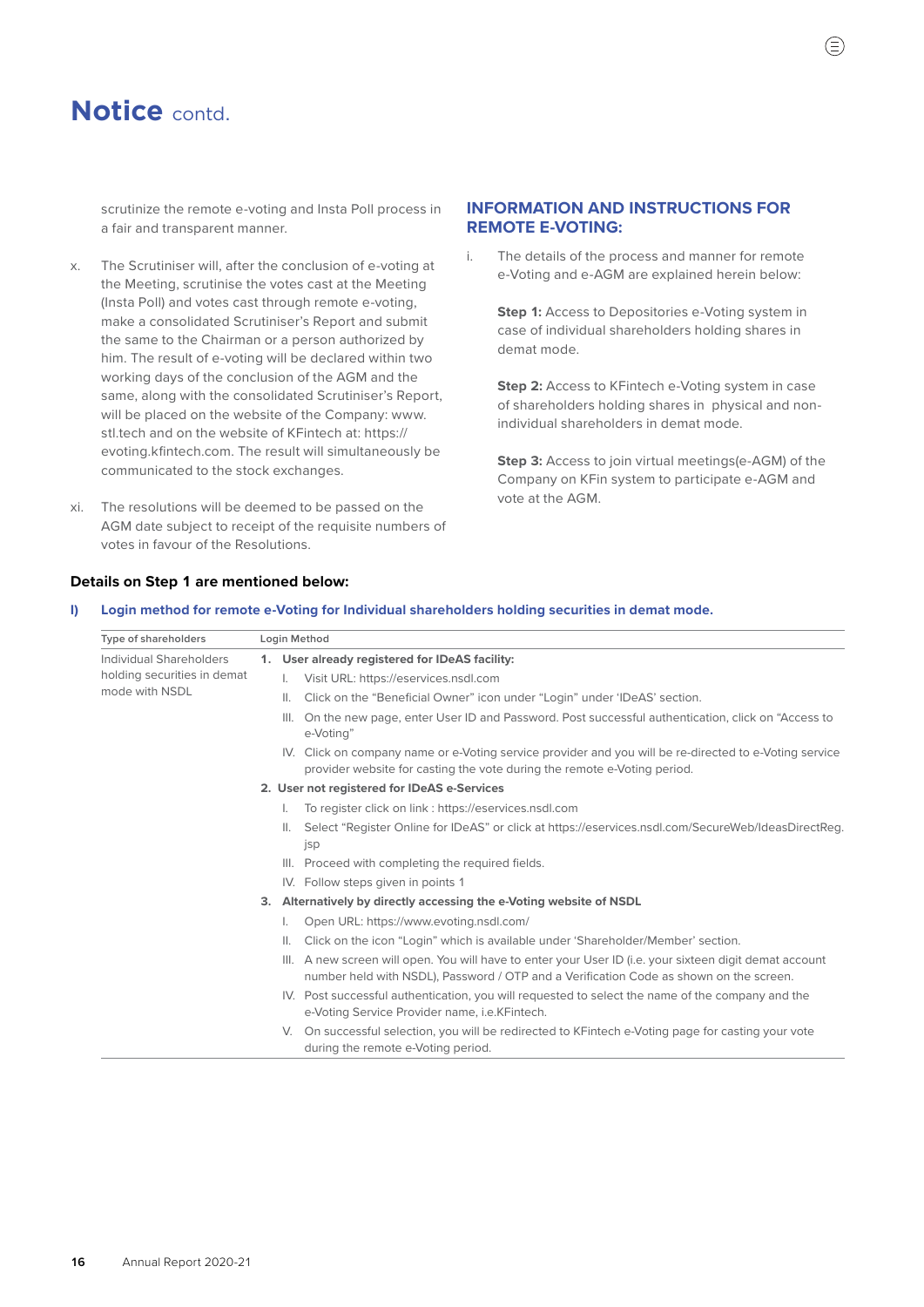| Individual Shareholders                                |                | 1. Existing user who have opted for Easi / Easiest                                                                                                                                                                                                        |
|--------------------------------------------------------|----------------|-----------------------------------------------------------------------------------------------------------------------------------------------------------------------------------------------------------------------------------------------------------|
| holding securities in demat<br>mode with CDSL          |                | Visit URL: https://web.cdslindia.com/myeasi/home/login_or                                                                                                                                                                                                 |
|                                                        |                | URL: www.cdslindia.com                                                                                                                                                                                                                                    |
|                                                        |                | Click on New System Myeasi<br>$\mathbb{H}$ .                                                                                                                                                                                                              |
|                                                        |                | III. Login with your registered user id and password.                                                                                                                                                                                                     |
|                                                        |                | IV. The user will see the e-Voting Menu. The Menu will have links of ESP i.e. KFintech e-Voting portal.                                                                                                                                                   |
|                                                        |                | V. Click on e-Voting service provider name to cast your vote.                                                                                                                                                                                             |
|                                                        |                | 2. User not registered for Easi/Easiest                                                                                                                                                                                                                   |
|                                                        |                | Option to register is available at<br>I.                                                                                                                                                                                                                  |
|                                                        |                | https://web.cdslindia.com/myeasi/Registration/EasiRegistration                                                                                                                                                                                            |
|                                                        |                | II. Proceed with completing the required fields.                                                                                                                                                                                                          |
|                                                        |                | III. Follow the steps given in point 1                                                                                                                                                                                                                    |
|                                                        |                | 3. Alternatively, by directly accessing the e-Voting website of CDSL                                                                                                                                                                                      |
|                                                        |                | Visit URL: www.cdslindia.com                                                                                                                                                                                                                              |
|                                                        |                | Provide your demat Account Number and PAN No.<br>Ш.                                                                                                                                                                                                       |
|                                                        |                | III. System will authenticate user by sending OTP on registered Mobile & Email as recorded in the<br>demat Account.                                                                                                                                       |
|                                                        |                | IV. After successful authentication, user will be provided links for the respective ESP, i.e KFintech<br>where the e- Voting is in progress.                                                                                                              |
| Individual Shareholder<br>login through their demat    | I.             | You can also login using the login credentials of your demat account through your DP registered with<br>NSDL /CDSL for e-Voting facility.                                                                                                                 |
| accounts / Website of<br><b>Depository Participant</b> | $\mathbb{H}$ . | Once logged-in, you will be able to see e-Voting option. Once you click on e-Voting option, you will<br>be redirected to NSDL / CDSL Depository site after successful authentication, wherein you can see<br>e-Voting feature.                            |
|                                                        |                | III. Click on options available against company name or e-Voting service provider - Kfintech and you will<br>be redirected to e-Voting website of KFintech for casting your vote during the remote e-Voting period<br>without any further authentication. |

**Important note:** Members who are unable to retrieve User ID / Password are advised to use Forgot user ID and Forgot Password option available at respective websites.

Helpdesk for Individual Shareholders holding securities in demat mode for any technical issues related to login through Depository i.e. NSDL and CDSL.

| Login type                | Helpdesk details                                                                                                                          |
|---------------------------|-------------------------------------------------------------------------------------------------------------------------------------------|
| Securities held with NSDL | Please contact NSDL helpdesk by sending a request at evoting@nsdl.co.in or call at toll free no.: 1800 1020 990<br>and 1800 22 44 30      |
| Securities held with CDSL | -22- Please contact CDSL helpdesk by sending a request at helpdesk.evoting@cdslindia.com or contact at 022<br>23058738 or 022-23058542-43 |

#### **Details on Step 2 are mentioned below:**

- **II) Login method for e-Voting for shareholders other than Individual's shareholders holding securities in demat mode and shareholders holding securities in physical mode..**
- (A) Members whose email IDs are registered with the Company/ Depository Participants (s), will receive an email from KFintech which will include details of E-Voting Event Number (EVEN), USER ID and password. They will have to follow the following process:
	- i. Launch internet browser by typing the URL: [https://](https://emeetings.kfintech.com/) [emeetings.kfintech.com/](https://emeetings.kfintech.com/)
- ii. Enter the login credentials (i.e. User ID and password). In case of physical folio, User ID will be EVEN (E-Voting Event Number) xxxx, followed by folio number. In case of Demat account, User ID will be your DP ID and Client ID. However, if you are already registered with KFintech for e-voting, you can use your existing User ID and password for casting the vote.
- iii. After entering these details appropriately, click on "LOGIN".
- iv. You will now reach password change Menu wherein you are required to mandatorily change your password. The new password shall comprise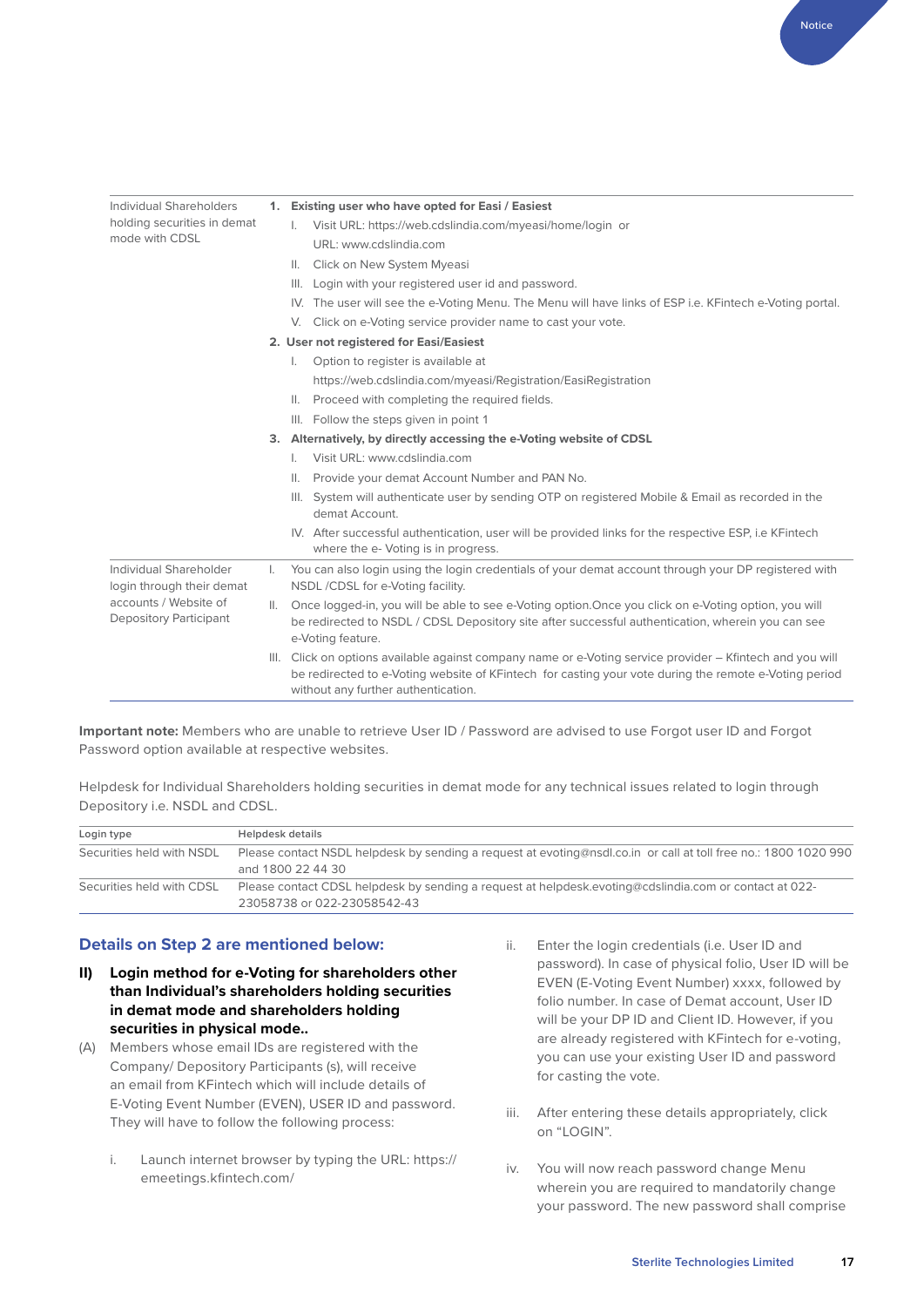of minimum 8 characters with at least one upper case (A- Z), one lower case (a-z), one numeric value (0-9) and a special character (@,#,\$, etc.,). The system will prompt you to change your password and update your contact details like mobile number, email ID etc. on first login. You may also enter a secret question and answer of your choice to retrieve your password in case you forget it. It is strongly recommended that you do not share your password with any other person and that you take utmost care to keep your password confidential.

- v. You need to login again with the new credentials.
- vi. On successful login, the system will prompt you to select the "EVEN" and click on "Submit"
- vii. On the voting page, enter the number of shares (which represents the number of votes) as on the Cut-off Date under "FOR/AGAINST" or alternatively, you may partially enter any number in "FOR" and partially "AGAINST" but the total number in "FOR/AGAINST" taken together shall not exceed your total shareholding as mentioned herein above. You may also choose the option ABSTAIN. If the Member does not indicate either "FOR" or "AGAINST" it will be treated as "ABSTAIN" and the shares held will not be counted under either head.
- viii. Members holding multiple folios/demat accounts shall choose the voting process separately for each folio/ demat accounts.
- ix. Voting has to be done for each item of the notice separately. In case you do not desire to cast your vote on any specific item, it will be treated as abstained.
- x. You may then cast your vote by selecting an appropriate option and click on "Submit".
- xi. A confirmation box will be displayed. Click "OK" to confirm else "CANCEL" to modify. Once you have voted on the resolution (s), you will not be allowed to modify your vote. During the voting period, Members can login any number of times till they have voted on the Resolution(s).
- xii. Corporate/Institutional Members (i.e. other than Individuals, HUF, NRI etc.) are also required to send scanned certified true copy (PDF Format) of the Board Resolution/Authority Letter etc., authorizing its representative to attend the AGM through VC / OAVM on its behalf and to cast its vote through remote e-voting. together with attested specimen signature(s) of the duly authorised representative(s), to the Scrutinizer at email id [narasimhan.b8@gmail.com](mailto:narasimhan.b8%40gmail.com?subject=) with a copy marked to [evoting@kfintech.com.](http://evoting@kfintech.com) The scanned image of the above-mentioned documents should be in the naming format "Corporate Name\_ Even No."
- (B) Members whose email IDs are not registered with the Company/Depository Participants(s), and consequently the Annual Report, Notice of AGM and e-voting instructions cannot be serviced, will have to follow the following process:
	- i. Members who have not registered their email address and in consequence the Annual Report, Notice of AGM and e-voting instructions cannot be serviced, may temporarily get their email address and mobile number provided with KFintech, by accessing the link: [https://ris.kfintech.com/](https://ris.kfintech.com/clientservices/mobilereg/mobileemailreg.aspx) [clientservices/mobilereg/mobileemailreg.aspx.](https://ris.kfintech.com/clientservices/mobilereg/mobileemailreg.aspx) Members are requested to follow the process as guided to capture the email address and mobile number for sending the soft copy of the notice and e-voting instructions along with the User ID and Password. In case of any queries, member may write to [einward.ris@kfintech.com](http://einward.ris@kfintech.com).
	- ii. Alternatively, member may send an e-mail request at the email id [einward.ris@kfintech.com](mailto:einward.ris%40kfintech.com?subject=) along with scanned copy of the signed copy of the request letter providing the email address, mobile number, self-attested PAN copy and Client Master copy in case of electronic folio and copy of share certificate in case of physical folio for sending the Annual report, Notice of AGM and the e-voting instructions.
	- iii. After receiving the e-voting instructions, please follow all steps above to cast your vote by electronic means.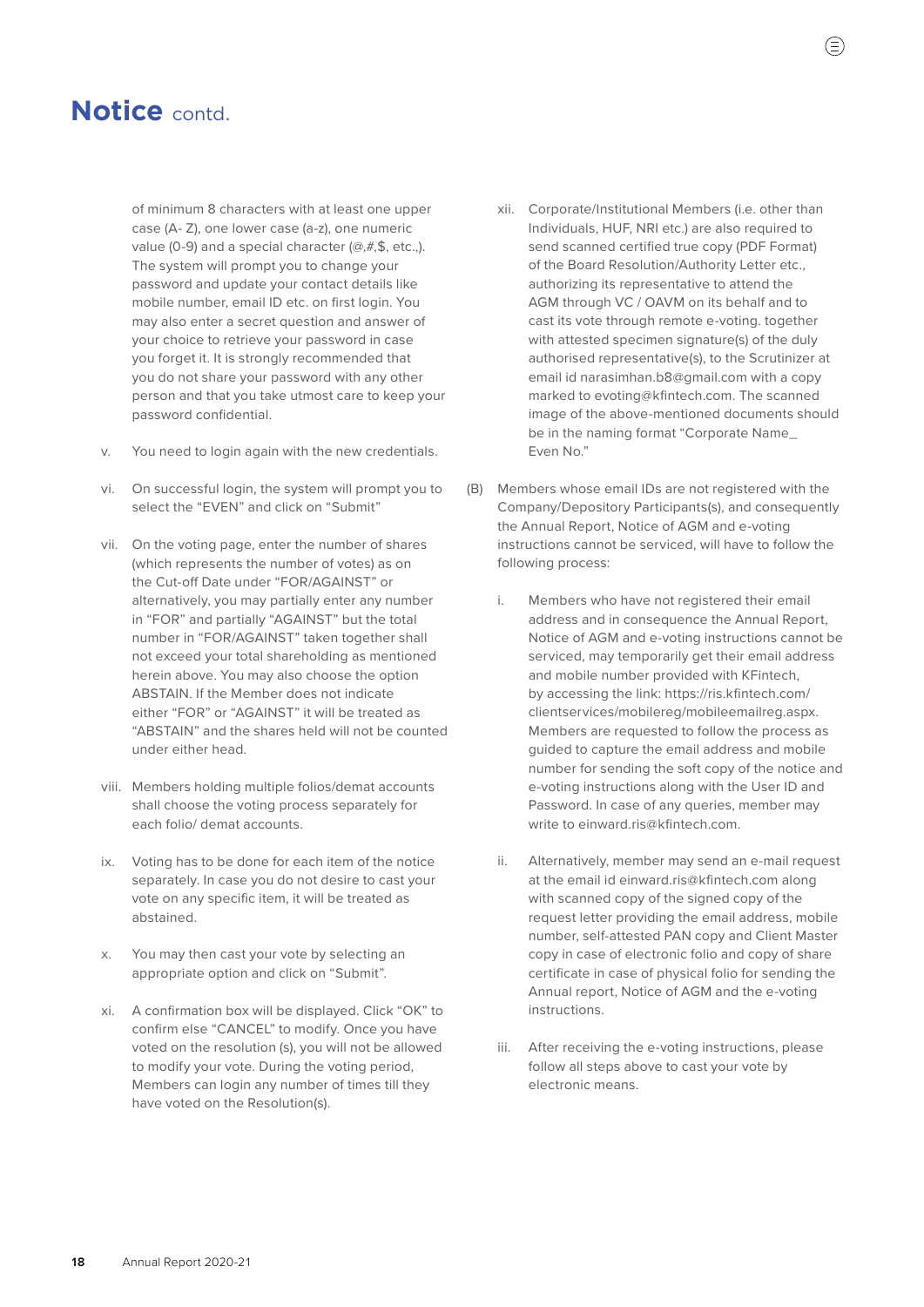Notice

### **Details on Step 3 are mentioned below:**

- **III) Instructions for all the shareholders, including Individual, other than Individual and Physical, for attending the AGM of the Company through VC/ OAVM and e-Voting during the meeting. .** 
	- i. Member will be provided with a facility to attend the AGM through VC / OAVM platform provided by KFintech. Members may access the same at <https://emeetings.kfintech.com/> by using the e-voting login credentials provided in the email received from the Company/KFintech. After logging in, click on the Video Conference tab and select the EVEN of the Company. Click on the video symbol and accept the meeting etiquettes to join the meeting. Please note that the members who do not have the User ID and Password for e-Voting or have forgotten the User ID and Password may retrieve the same by following the remote e-Voting instructions mentioned above.
	- ii. Facility for joining AGM though VC/ OAVM shall open atleast 15 minutes before the commencement of the Meeting.
	- iii. Members are encouraged to join the Meeting through Laptops/ Desktops with Google Chrome (preferred browser), Safari, Internet Explorer, Microsoft Edge, Mozilla Firefox 22.
	- iv. Members will be required to grant access to the webcam to enable VC / OAVM. Further, Members connecting from Mobile Devices or Tablets or through Laptop connecting via Mobile Hotspot may experience Audio/Video loss due to fluctuation in their respective network. It is therefore recommended to use Stable Wi-Fi or LAN Connection to mitigate any kind of aforesaid glitches.
	- v. The Members who have not cast their vote through remote e-voting shall be eligible to cast their vote through e-voting system available during the AGM. E-voting during the AGM is integrated with the VC / OAVM platform. The Members may click on the voting icon displayed on the screen to cast their votes.
	- vi. A Member can opt for only single mode of voting i.e., through Remote e-voting or voting at the AGM. If a Member casts votes by both modes, then

voting done through Remote e-voting shall prevail and vote at the AGM shall be treated as invalid.

- vii. Facility of joining the AGM through VC / OAVM shall be available for atleast 2000 members on first come first served basis.
- viii. Institutional Members are encouraged to attend and vote at the AGM through VC / OAVM.

### **OTHER INSTRUCTIONS**

- I. **Speaker Registration:** The Members who wish to speak during the meeting may register themselves as speakers for the AGM to express their views. They can visit<https://emeetings.kfintech.com> and login through the user id and password provided in the mail received from Kfintech. On successful login, select 'Speaker Registration' which will opened from Saturday, August 21, 2021 to Monday, August 23, 2021. Members shall be provided a 'queue number' before the meeting. The Company reserves the right to restrict the speakers at the AGM to only those Members who have registered themselves, depending on the availability of time for the AGM as appropriate for smooth conduct of the AGM.
- II. **Post your Question:** The Members who wish to post their questions prior to the meeting can do the same by visiting [https://emeetings.kfintech.com.](https://emeetings.kfintech.com) Please login through the user id and password provided in the mail received from Kfintech. On successful login, select 'Post Your Question' option which will opened from Saturday, August 21, 2021to Monday, August 23, 2021
- III. In case of any query and/or grievance, in respect of voting by electronic means, Members may refer to the Help & Frequently Asked Questions (FAQs) and E-voting user manual available at the download section of<https://evoting.kfintech.com>(KFintech Website) or send an email at [evoting@kfintech.com](http://evoting@kfintech.com) or call KFintech's toll free No. 1-800-309-4001 for any further clarifications.
- IV. The Members, whose names appear in the Register of Members / list of Beneficial Owners as on Thursday, August 19, 2021, being the cut-off date, are entitled to vote on the Resolutions set forth in this Notice. A person who is not a Member as on the cut-off date should treat this Notice for information purposes only. Once the vote on a resolution(s) is cast by the Member, the Member shall not be allowed to change it subsequently.